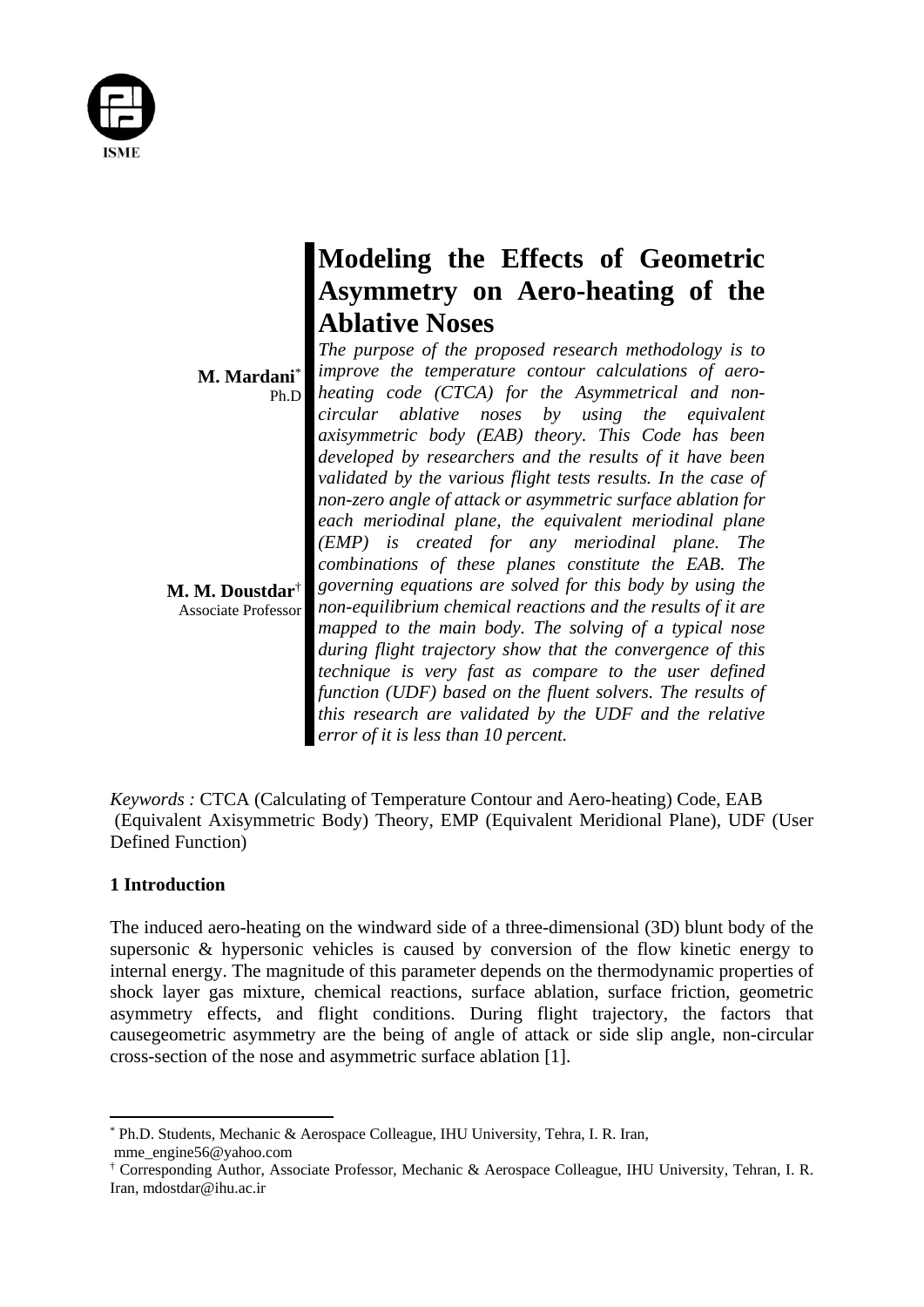One of the requirements to design the hypersonic vehicles, are access to accurate estimate of the aero-heating. For this reason, the research trend in this field is under development.

By using the newton's theory  $\frac{1}{1}$ , the elementary commercial code to estimate the aero-heating has been created by "Dejarnet and Hamilton (1973) [2]. The viscous shock layer equations have been presented by "Carrel and Larry (1975) [3]. After identification of  $VSL<sup>2</sup>$  and  $SVBL<sup>3</sup>$ of FNS<sup>4</sup> for polar blunt body, the viscous shock layer equations for the non-ablative noses have been solved by "Miner and Lewis (1975) [4], this solution has been modified by "Brykina and Scott (1998) for geometric asymmetry caused by the angle of attack, [5]. After identification of the effects of chemical reactions and surface ablation, the" Dexygen researcher team  $(2012)$  has been used the created  $UDF<sup>5</sup>$  code based on the fluent software in order to estimate the more accurately of aero-heating [6]. This research has been modified by "Chen and Milos (2013) for any ablative material [7]. The numerical modeling of the flow field around hypersonic noses to compute the effects of air ionization/dissociation, equilibrium thermodynamics, and chemical imbalances assuming with fully implicit finite volume method has been conducted by "Benjamin et al. (2014) [8]. This modeling has been conducted by Doustdar et al. (2016, 2017) to create the CTCA Code by space marching method with fully implicit finite difference method during flight trajectory. The results of it have been validated for aero-heating modeling on the ablative noses, investigation of wall catalytic effects on the aero-heating of hypersonic ablative noses, simulation of temperature distribution for hypersonic ablative noses, and numerical simulation of radiance effects on the aerodynamic heating of ablative noses [9-12].

Therefore in this paper an accurate estimation of aero-heating is presented by using the numerical space marching solvers such as VSL and SVBL methods for the ablative and asymmetrical 3D noses of supersonic and hypersonic vehicles during flight trajectory. So, in this research, the effects of causer factors of geometric asymmetry on the aero-heating and surface temperature are modeled. The selection of method to solve the flow field and modeling the effects of geometric asymmetry on the aero-eating and surface temperature will be done, so that:

 The results accuracy of aero-heating as compare with the similar studies should not be changed.

 The surface ablation and non-equilibrium chemical reactions effects on the aero-heating should be considered.

The time of solution during flight trajectory should be reduced, significantly.

# **2 Solution methods**

Along with promote and develop the aerodynamic knowledge, different methods such as analytical and numerical have been created for an estimation of aero-heating. The combination of viscous shock layer method at nose surface and similarity solution of viscous boundary layer at stagnation point is the most optimal method in standpoint of accuracy and less solution time among the different numerical solution methods. In this method, the VSL method is used to solve the flow field around the blunt body, and the SVBL method is used to solve the flow field at stagnation points [13, 14]. The requirements to solve the equations of VSL-SVBL are:

<sup>&</sup>lt;sup>1</sup> AEROHEAT Software

<sup>2</sup> Viscous shock layer

<sup>3</sup> Similarity of viscous boundary layer

<sup>4</sup> Fully Navier Stocks

<sup>5</sup> User Defined Function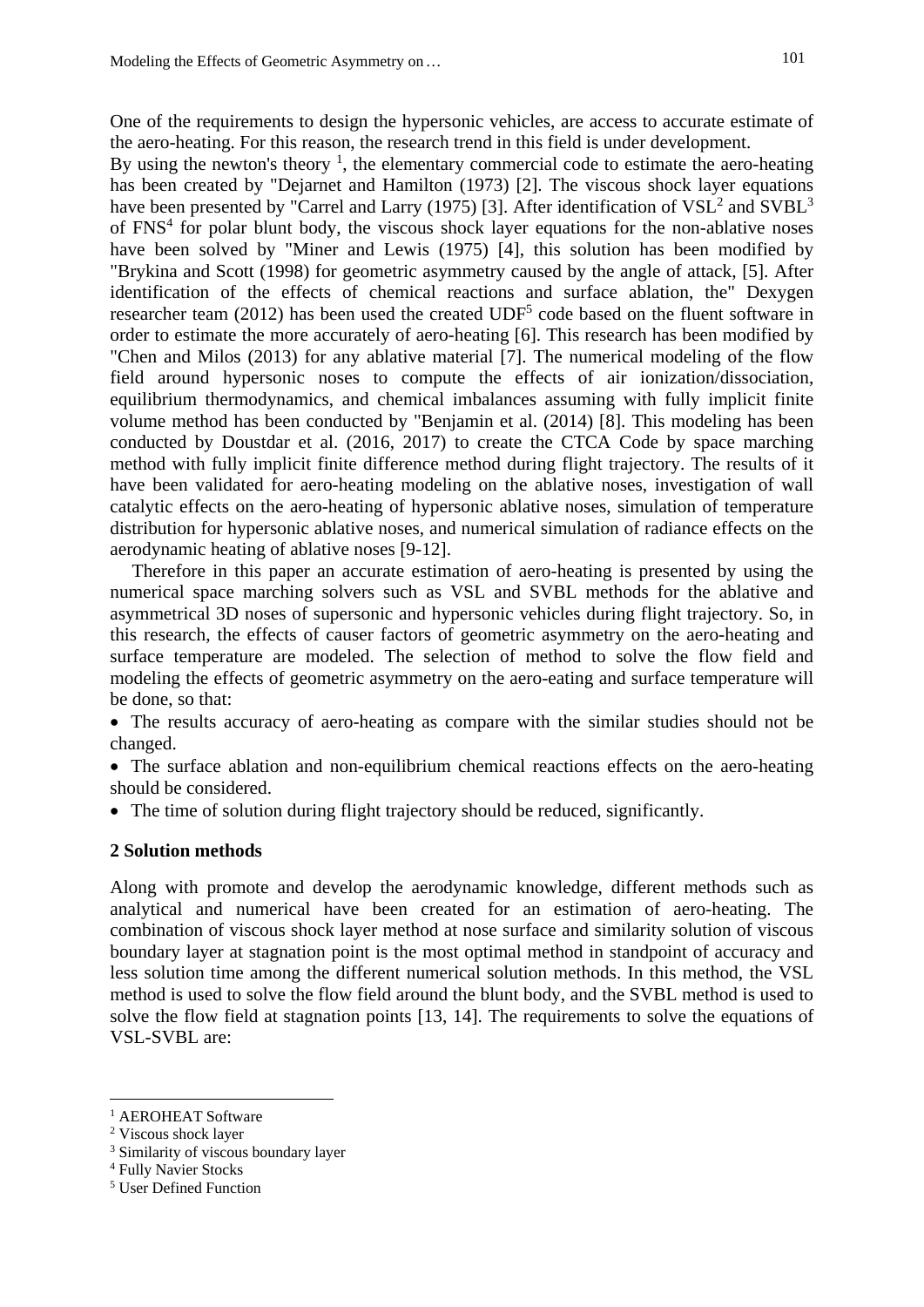- The  $FD<sup>1</sup>$  algorithm should be used.
- At shock layer, the structural mesh should be used.

 Because all terms up to Reynolds square order from FNS to create the VSL and SVBL, are eliminated, the curvature coordinate should be used in order to solve these equations.

• The curvature mesh grid should be converted into the hexagonal mesh grid<sup>2</sup> by mapping functions.

In according to mentioned preamble, to accurate and fast estimation of the aero-heating during flight trajectory, the combination of the VSL-SVBL methods is used. In this condition, the UDF based on the fluent solvers cannot be used. Therefore, the creating of solver is complicated but the solution time will be reduced, significantly.

 In according to mentioned requirements, the following algorithms, to create the solver for asymmetry flow field around the ablative noses of hypersonic vehicles, should be used:

- The implicit Davis algorithm to solve the parabolic flow equations on the nose body.
- An algorithm to solve the flow equations at stagnation points.
- The ablative Park algorithm to combustion modeling.

 The non-equilibrium chemical reactions algorithm for modeling the dissociation/ionization of air at shock layer.

 The curve fitting algorithm to calculate the transfer and thermodynamic properties of species at shock layer by using the molecular theories results.

 The Wile algorithm to calculate the transfer and thermodynamic properties of gas mixture at shock layer.

The Brykina and Scott theory for modeling the geometric asymmetry effects

# **3 Assumptions**

• The flow equations at nose body are parabolic  $PDEs<sup>3</sup>$  and the boundary layer at stagnation point is thin.

 Due to dissociation/ionization of air, the non-equilibrium chemical reactions exist at shock layer and the species are diffused into the shock layer.

 The non-equilibrium chemical reactions exist on the ablator surface and the species are diffused into the shock layer.

 The thermodynamic and transfer properties of species are function of the elements temperature, and to calculate of them, the curve fitting based on the Polar Molecular theories and spectrographic test results is used.

- To consider the effects of surface ablation, the validated Park model is utilized.
- For modeling the geometric asymmetry effects, the Brykina and Scott theory is utilized.
- To calculate the source terms of species, the transient mass action law is utilized.
- To consider the effects of the natural convection heat transfer of air in nose inside, the effective equivalence thermal conductivity is calculated.

• At hypersonic flow (nose body), the eddies due to flow turbulence are  $2D<sup>4</sup>$  and they are modeled by the Baldwin-Lomax model.

 The gaseous mixture of shock layer is a transparent body because one of the requirements to utilize the space marching algorithm is preventing of data propagation from downstream into upstream.

<sup>&</sup>lt;sup>1</sup> Finite Difference

<sup>2</sup> Computational Domain

<sup>3</sup> Partial Differential Equations

<sup>4</sup> Two Dimensional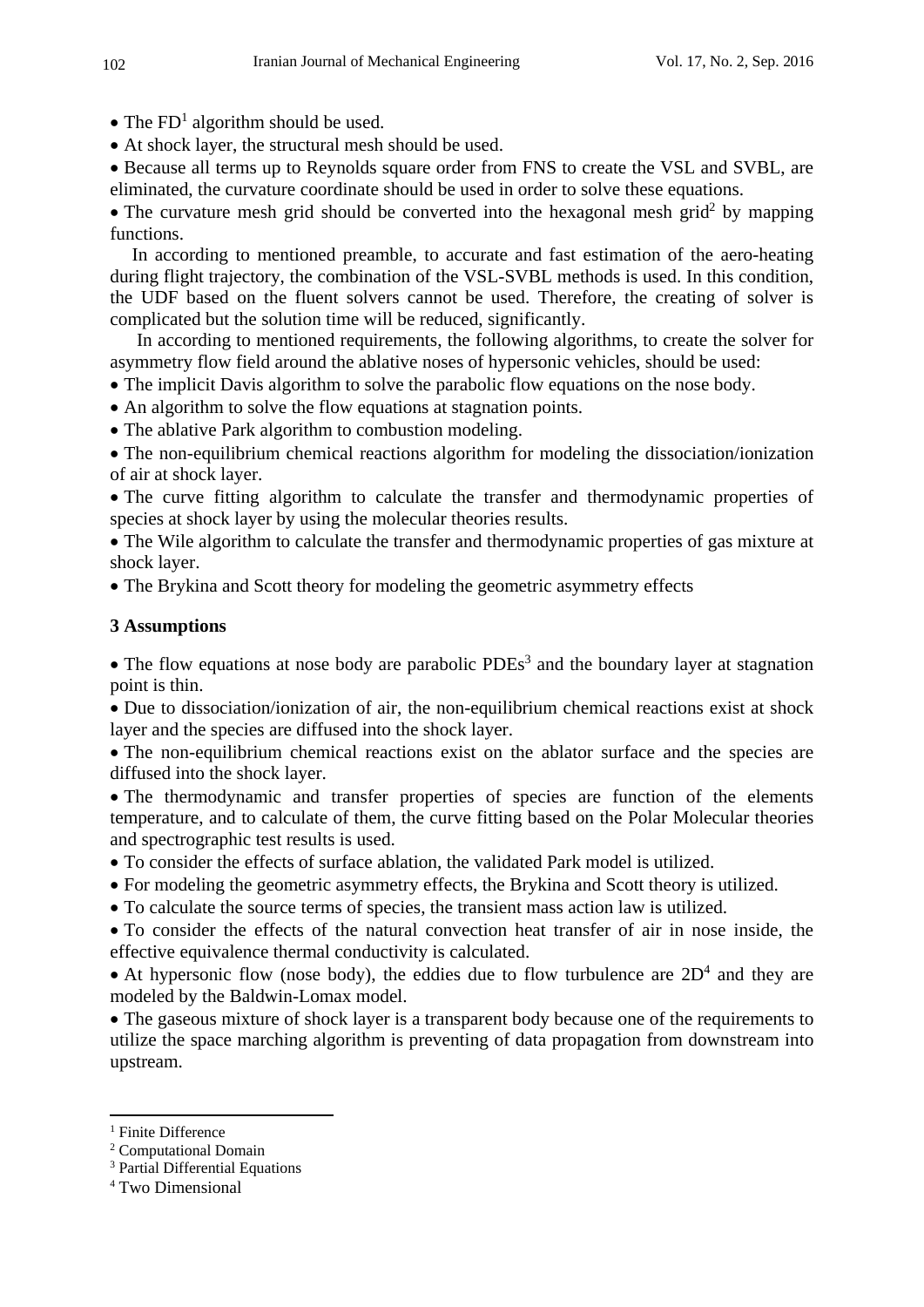## **4 Governing Equations**

# *4.1 Geometry and Mesh Grid [4, 5]*

The blunt radius, variations of body surface, body angle ( $\theta$ ) and curvature ( $\chi$ ) are defined at any meridional plane of the nose in direction of z axis (see Figure (1)). The required geometric parameters are derived by utilizing the Lagrange interpolation polynomial equations [5].

$$
F(X) = \sum_{K=1}^{3} f_K L_K(x) \quad L_K(x) = \prod_{m=1, m \neq K}^{3} \frac{x - x_m}{x_K - x_m}
$$
(1)

$$
\chi = \frac{\left| \frac{d^2 r}{dz^2} \right|}{\left(1 + \left(\frac{dr}{dz}\right)^2\right)^{\frac{3}{2}}} = \sqrt{\left(\frac{d^2 r}{ds^2}\right)^2 + \frac{d^2 z}{ds^2}\right)^2} \quad s = \sqrt{z^2 + r^2} \quad \alpha = \theta + t g^{-1} \left(\frac{\partial y_{sh}}{1 + \chi y_{sh}}\right) \tag{2}
$$

In the Equation (2),  $\theta$ ,  $y_{sh}$  are body angle and shock layer thickness, respectively. For mesh gird in the curvature coordinates:

$$
dy = \begin{cases} \frac{1}{N-1} & P_K = 1\\ \frac{P_K - 1}{P_K^{N-1}} & P_K > 1 \end{cases}
$$
  $P_K : grid \ scale \ dn_{i+1} = P_K \times dn_i$   $xn_{i+1} = xn_i + dn_i$   $xn_1 = 0$  (3)

In according the following procedure, the Brykina and Scott theory is used in order to create an  $EAB<sup>1</sup>$ .

a. Calculate the mean curvature of an EAB and main body

$$
H_s = \frac{\chi + r^{-1}}{2} \quad H = \frac{f_{xx}(1 + f_y^2) + f_{yy}(1 + f_x^2) - 2f_{xy}f_xf_y}{2(1 + f_x^2 + f_y^2)^{1.5}}
$$
  

$$
f_x = \frac{\partial f}{\partial x} \quad f_y = \frac{\partial f}{\partial y} \quad f_{xx} = \frac{\partial^2 f}{\partial x^2} \quad f_{yy} = \frac{\partial^2 f}{\partial y^2} \quad f_{xy} = \frac{\partial^2 f}{\partial x \partial y}
$$
 (4)

b. at stagnation point  $\theta = \pi/2$ ,  $z_n = s_n = 0$ . To calculate  $x_n$ ,  $y_n$ ,  $z_n$  at the other points:  $x_n = (z - z_0)\sin\alpha + (x - x_0)\cos\alpha$   $z_n = (z - z_0)\sin\alpha - (x - x_0)\cos\alpha$   $y_n = y$ 

$$
f_{x_0} = t g \alpha, z_0 = f(x_0 \quad 0), y = x_n t g \varphi = \left[ (z - z_0) \sin \alpha + (x - x_0) \cos \alpha \right] g \varphi \quad \sin \theta = \frac{f x \sin \alpha + \cos \alpha}{\sqrt{1 + f_x^2 + f_y^2}} \tag{5}
$$

c. Calculate  $r_n$ , s at the stagnation point and other points of an EAB:

<sup>&</sup>lt;sup>1</sup> Equivalent axisymmetric body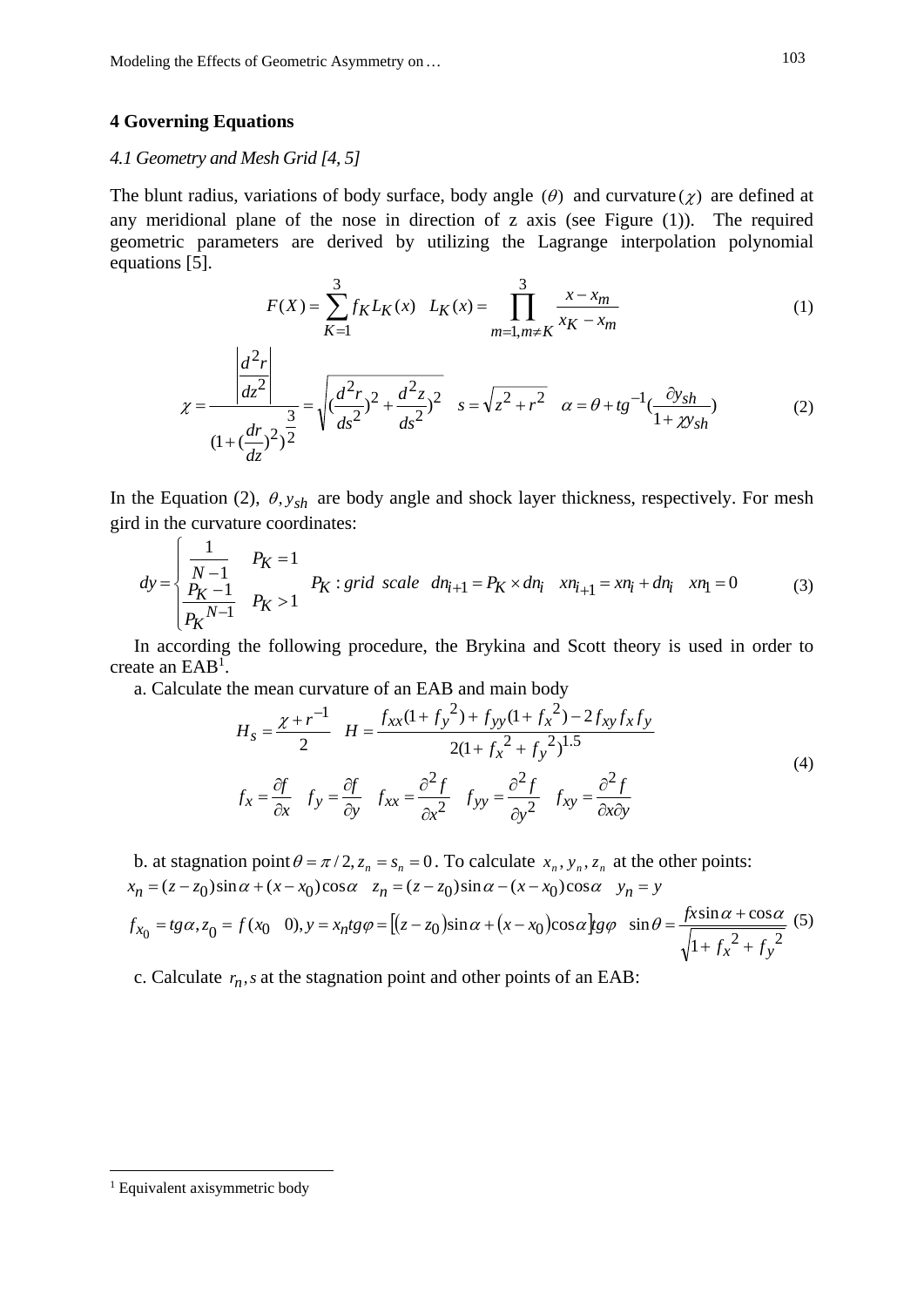$$
\frac{d r_n}{dx} = \begin{bmatrix} \frac{dr_n}{dy} = 1 & \varphi = \frac{\pi}{2} \\ \frac{dr_n}{dy} = \frac{f_{x0} + d_0^2 f_{y0}}{\sqrt{f_{x0}^2 \cos \alpha^2 + d_0^2 f_{y0}^2}} & \varphi \neq \frac{\pi}{2} \\ tg \alpha [(f_x + df_y) \cos \alpha - \sin \alpha] & \varphi \neq \frac{\pi}{2} \end{bmatrix} \quad \theta = \frac{\pi}{2}
$$
\n
$$
\frac{ds}{dx} = \begin{bmatrix} \frac{ds}{dy} = \frac{dr_n}{dx} = \frac{dr_n}{dy} & \varphi = \frac{\pi}{2} \\ \frac{1}{\cos \alpha} [(f_x + df_y) \cos \alpha - \sin \alpha] & \varphi \neq \frac{\pi}{2} \end{bmatrix}
$$
\n(6)



Figure 1 Main and EAB bodies [1, 6]

d. Calculate the curvature of an EAB:

$$
\chi = \begin{bmatrix} \frac{a_2a_1 + a_2f_yb_2}{b_3[(f_x + df_y)\cos\alpha - \sin\alpha]} & \frac{\varphi \neq \frac{\pi}{2}}{b_3} \\ \frac{f_{xy}a_1 + f_{yy}f_yb_2}{f_y\cos\alpha b_3} & \varphi = \frac{\pi}{2} \end{bmatrix} \quad \theta = \frac{\pi}{2} \\ \chi = \begin{bmatrix} c_1^2 \cos\alpha + d_0c_2f_{yy_0}b_2 \\ \frac{c_3(f_{xx_0} + 2d_0f_{xy_0} + d_0^2f_{yy_0})}{c_3(f_{xx_0} + 2d_0f_{xy_0} + d_0^2f_{yy_0})} & \frac{\varphi \neq \frac{\pi}{2}}{b_3} \\ \frac{f_{xy_0}^2 \cos\alpha + f_{yy_0}b_2}{\cos\alpha f_{yy_0}c_3} & \varphi = \frac{\pi}{2} \end{bmatrix} \quad \theta \neq \frac{\pi}{2} \\ \theta = \begin{bmatrix} a_1 + a_2^2 + a_3^2 + a_4^2 \\ a_2 = (f_{xx} + df_{yy}) & b_1 = f_y^2 + 1 & b_2 = f_x \sin\alpha + \cos\alpha & b_3 = (1 + f_x^2 + f_y^2)^{1.5} \\ c_1 = f_{xx_0} + d_0f_{xy_0} & c_2 = f_{xy_0} + d_0f_{yy_0} & c_3 = (1 + f_{xy_0}^2)^{1.5} & d_0 = \frac{b_2}{1 - f_{yy_0} \sin\alpha t} \\ \frac{b_2}{a_3} & \frac{b_3}{a_3} & \frac{b_3}{a_3} & \frac{b_3}{a_3} & \frac{b_3}{a_3} & \frac{b_3}{a_3} \\ \frac{c_3}{a_3} & \frac{c_3}{a_3} & \frac{c_3}{a_3} & \frac{c_3}{a_3} & \frac{c_3}{a_3} & \frac{c_3}{a_3} & \frac{c_3}{a_3} \\ \frac{c_3}{a_3} & \frac{c_3}{a_3} & \frac{c_3}{a_3} & \frac{c_3}{a_3} & \frac{c_3}{a_3} & \frac{c_3}{a_3} & \frac{c_3}{a_3} \\ \
$$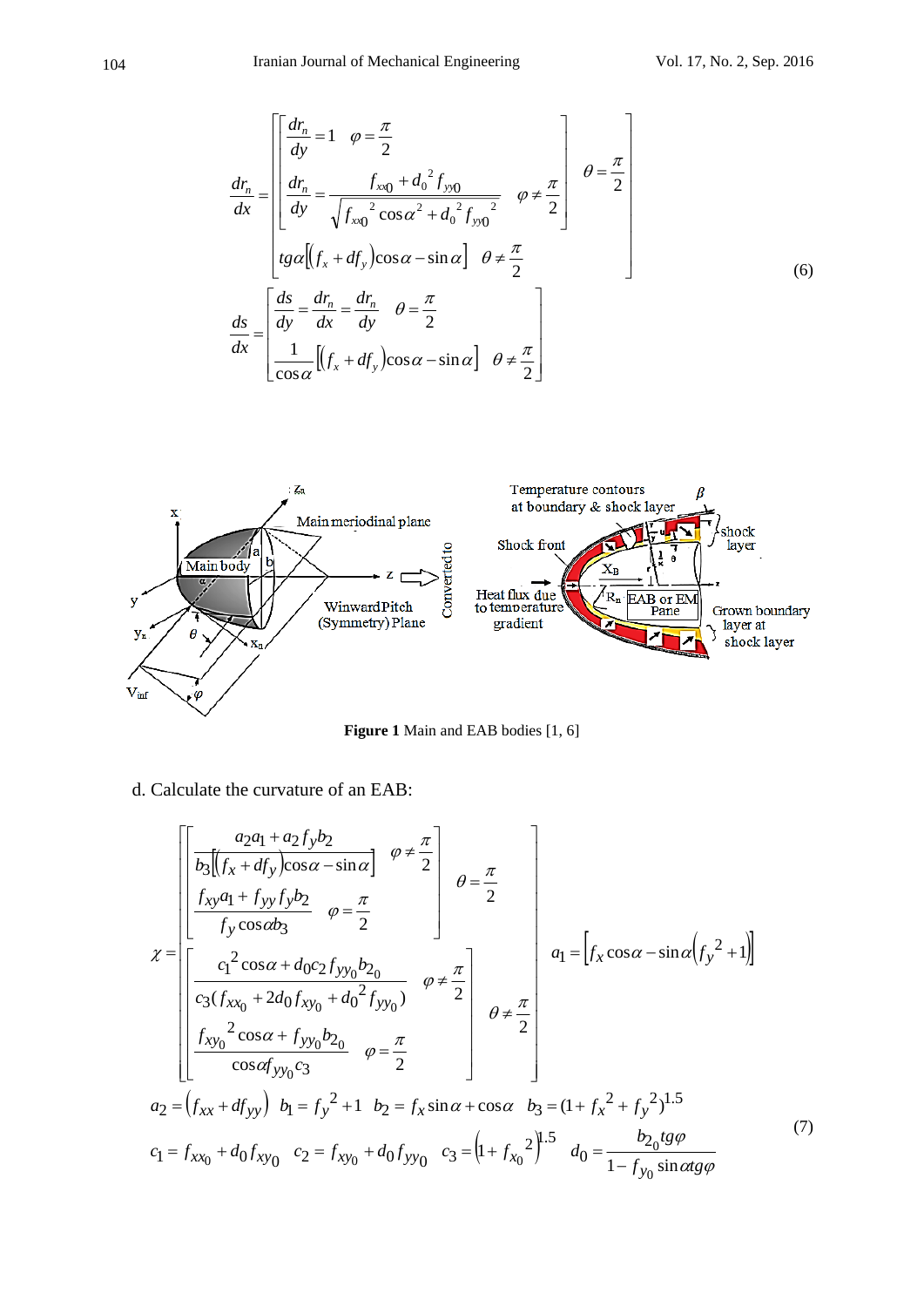e. Calculate the ratio of mean curvatures for the main body to an EAB:

$$
\frac{H}{H_s} = \begin{bmatrix} \frac{f_{xx}b_1 + f_{yy}(1 + f_x^2) - 2f_{xx}f_xf_y}{(\chi + r_n^{-1}\cos\theta)b_3} & \theta \neq \frac{\pi}{2} \\ \frac{f_{xx0}b_{10} + f_{yy0}(1 + f_{x0}^2)}{2\chi_0(1 + f_{x0}^2)^{1.5}} & \theta = \frac{\pi}{2} \end{bmatrix}
$$
\n(8)

d. The equations of the modified mesh due to the ablation with according to the chemical reaction rates at the ablative surface (Reactions 8 to 11):

$$
V_{CS} = \frac{Rr_8 + Rr_9 + Rr_{10} + Rr_{11}}{\rho_c} \qquad X_{n_{cs}} = V_{CS} dt
$$
 (9)

By using the magnitude of the surface recesses, the nose blunt radius and other required geometry variables are modified and with according to the new geometry variables, the mesh grid of gas mixture at shock layer is modified [15].

# *4.2 Flow Equations at Shock Layer [4]*

The flow equations at shock layer are [4]:

a. Continuity Equation

$$
\frac{\partial}{\partial s} \left( (r + y \cos(\theta))^j \, \rho u \right) + \left( \frac{\partial}{\partial y} (1 + y)(r + y \cos(\theta))^j \, \rho u \right) + M_{cg} \tag{10}
$$

b. S-Momentum Equation

$$
\frac{1}{1+y} \rho u \frac{\partial u}{\partial s} + \rho v \frac{\partial u}{\partial y} + \rho u v \frac{\gamma}{1+y} + \frac{1}{1+y} \frac{\partial P}{\partial s} = \Xi^2 \frac{\partial}{\partial y} \left( \mu \left( \frac{\partial u}{\partial y} - \frac{\mu}{1+y} \right) \right)
$$
  
+  $\Xi^2 \left( \frac{\gamma}{1+y} + \frac{j \cos(\theta)}{r + y \cos(\theta)} \right) \left( \frac{\partial u}{\partial y} - \frac{\mu}{1+y} \right) \quad \Xi = \frac{1}{Re}$  (11)

c. Y-Momentum Equation

$$
\frac{\partial P}{\partial y} = \rho u^2 \frac{\gamma}{1 + \gamma y} \tag{12}
$$

d. Energy Equation

$$
\frac{1}{1+y} \rho u C_p \frac{\partial T}{\partial s} + \rho v C_p \frac{\partial T}{\partial y} - \frac{1}{1+y} u \frac{\partial P}{\partial s} - v \frac{\partial P}{\partial y} = \Xi^2 \frac{\partial}{\partial y} \left( k \frac{\partial T}{\partial y} \right) + \Xi^2
$$
\n
$$
\left( \frac{\gamma}{1+y} + \frac{j \cos(\theta)}{r + y \cos(\theta)} \right) k \frac{\partial T}{\partial y} - \Xi^2 \sum_{i=1}^{n_s} J_i C_{p_i} \frac{\partial T}{\partial y} + \Xi^2 \mu \left( \frac{\partial u}{\partial y} - \frac{\gamma}{1+y} \right)^2 - \sum_{i=1}^{n_s} h_i w_i
$$
\n(13)

e. Species Conservation Equation

$$
\frac{1}{1+\gamma y} \rho u \frac{\partial C_i}{\partial s} + \rho v \frac{\partial C_i}{\partial y} = \dot{w}_i - \Xi^2 \frac{\partial}{\partial y} (J_i) - \Xi^2 \left( \frac{\gamma}{1+\gamma y} + \frac{j \cos(\theta)}{r + y \cos(\theta)} \right) J_i
$$
\n
$$
I = \mu I \frac{\partial C_i}{\partial y} \frac{\partial C_i}{\partial z} + \frac{\partial C_i}{\partial z} \frac{\partial C_i}{\partial z} \frac{\partial C_i}{\partial z} \frac{\partial C_i}{\partial z} \frac{\partial C_i}{\partial z} \frac{\partial C_i}{\partial z} \frac{\partial C_i}{\partial z} \frac{\partial C_i}{\partial z} \frac{\partial C_i}{\partial z} \frac{\partial C_i}{\partial z} \frac{\partial C_i}{\partial z} \frac{\partial C_i}{\partial z} \frac{\partial C_i}{\partial z} \frac{\partial C_i}{\partial z} \frac{\partial C_i}{\partial z} \frac{\partial C_i}{\partial z} \frac{\partial C_i}{\partial z} \frac{\partial C_i}{\partial z} \frac{\partial C_i}{\partial z} \frac{\partial C_i}{\partial z} \frac{\partial C_i}{\partial z} \frac{\partial C_i}{\partial z} \frac{\partial C_i}{\partial z} \frac{\partial C_i}{\partial z} \frac{\partial C_i}{\partial z} \frac{\partial C_i}{\partial z} \frac{\partial C_i}{\partial z} \frac{\partial C_i}{\partial z} \frac{\partial C_i}{\partial z} \frac{\partial C_i}{\partial z} \frac{\partial C_i}{\partial z} \frac{\partial C_i}{\partial z} \frac{\partial C_i}{\partial z} \frac{\partial C_i}{\partial z} \frac{\partial C_i}{\partial z} \frac{\partial C_i}{\partial z} \frac{\partial C_i}{\partial z} \frac{\partial C_i}{\partial z} \frac{\partial C_i}{\partial z} \frac{\partial C_i}{\partial z} \frac{\partial C_i}{\partial z} \frac{\partial C_i}{\partial z} \frac{\partial C_i}{\partial z} \frac{\partial C_i}{\partial z} \frac{\partial C_i}{\partial z} \frac{\partial C_i}{\partial z} \frac{\partial C_i}{\partial z} \frac{\partial C_i}{\partial z} \frac{\partial C_i}{\partial z} \frac{\partial C_i}{\partial z} \frac{\partial C_i}{\partial z} \frac{\partial C_i}{\partial z} \frac{\partial C_i}{\partial z} \frac{\partial C_i}{\partial z} \frac{\partial C_i}{\partial z} \frac{\partial C_i}{\partial z} \
$$

$$
J = \frac{-\mu}{\text{Pr}} L e_i \frac{\partial C_i}{\partial y} \qquad C_i = \frac{\rho_i}{\rho}
$$

f. Equation of state

$$
P = \frac{\rho RT}{\overline{MC}_{p_{\infty}}^*}
$$
 (15)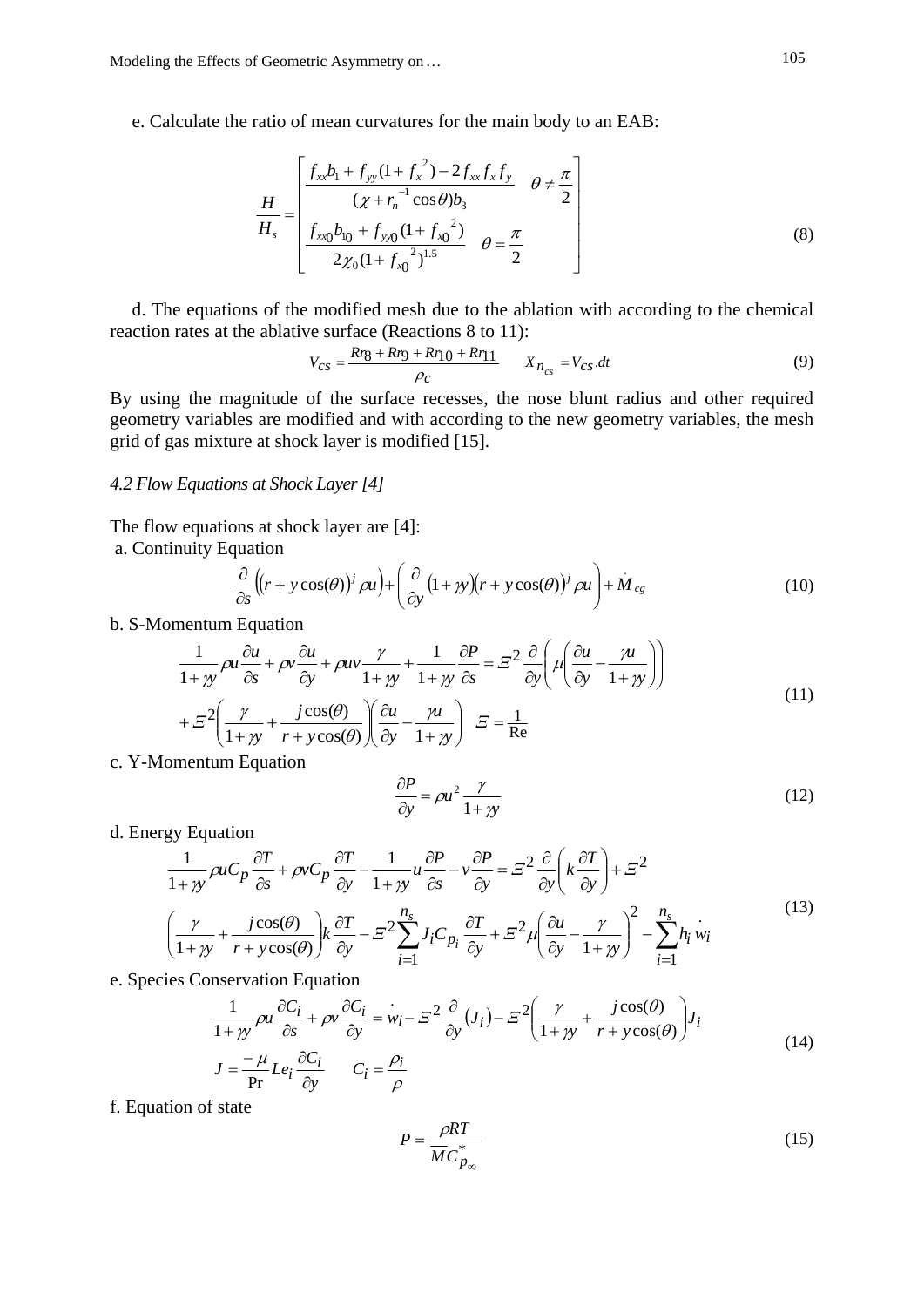$M_{cg}$  is injected gas into the shock layer due tom the surface ablation,  $J_i$  is diffusion mass flux . term of species *i*.  $n<sub>s</sub>$  is number of species in shock layer (due to dissociation, ionization of air and surface ablation). The magnitude of  $J$  is equal to zero for 2D and 1 for 3D symmetric

bodies.  $h_i$ ,  $w_i$ ,  $C_{pi}$  are enthalpy, source term and specific heat at constant pressure of species *i*, respectively.

The shock-layer equations are transformed for the finite-difference solution procedure. The independent and dependent variables (except to the species concentrations) are normalized by their relevant local shock values.

When written in the transformed  $\eta$ ,  $\zeta$  coordinates, the s-momentum, energy, and continuity equations can be expressed in the following standard form for the parabolic PDEs (except of stagnation points):

$$
\frac{\partial^2 W}{\partial \eta^2} + A_1 \frac{\partial W}{\partial \eta} + A_2 W + A_3 + A_4 \frac{\partial W}{\partial \zeta}
$$
\n(16)

The details of  $A_1, A_2, A_3, A_4$  equations have been presented in [4].

#### *4.3 Source Terms Equations [4, 18]*

In dissociation and ionization process, air during 7 chemical reactions is converted into the 6 species  $(i=1...6)$ , such as atom and molecule of oxygen  $(0, 0)$ , atom and molecule of nitrogen ( $N, N_2$ ), nitrogen oxide molecule ( $NO$ ), nitrogen oxide ion ( $NO^+$ ), and electrons ( $e^-$ ) [8, 16].

To calculate the concentration of species due to chemical reactions of air, non equilibrium chemical assumption is used. Therefore, the forward and backward chemical reaction rate constants are not equal:

$$
k_{f_r} = T_k^{CR2} \exp\left(\ln(CR_{0R}) - \frac{CR_1}{T_k}\right), k_{b_r} = T_k^{DR2} \exp\left(\ln(CR_{0B}) - \frac{DR_1}{T_k}\right) \tag{17}
$$

 $CR_{0R}$ ,  $CR_1$ ,  $CR_2$ ,  $DR_{0R}$ ,  $DR_1$ ,  $DR_2$  are constants related to any forward and backward chemical reactions of air. For the mass concentration of the mentioned species:

$$
\gamma_{\overline{f}} \frac{C_j}{M_j} \quad C_j = \frac{\rho_j}{\rho} \quad \gamma_{\overline{f}} \frac{C_j}{M_j} \quad j = 1...6 \quad C_j = \frac{\rho_j}{\rho} \tag{18}
$$

In order to calculate the concentration of catalytic third body, the third body efficiency relative to argon  $z_{i-n_s}$  should be calculated [17].

$$
O_2 \leftarrow_{M_1} 2O \qquad N_2 \leftarrow_{M_2} 2N \qquad NO \leftarrow_{M_3} 2N + O \qquad N_2 + N \leftarrow_4 2N + N + N
$$
  

$$
NO + O \leftarrow_5 2N + O_2 \qquad N_2 + O \leftarrow_6 2N + O + N \qquad N + O \leftarrow_{EL} 2N + O + e^-
$$
 (19)

For source terms of species at flow field:

$$
\frac{w_i}{\rho} = w_i^0 + w_i^1 C_i \t w_i^0 = \mu_i \sum_{r=1}^{n_r} \left( \Gamma_{ri}^+ L_{fr} + \Gamma_{ri}^- L_{br} \right) \t w_i^1 = \sum_{r=1}^{n_r} \left( \Gamma_{ri}^+ \frac{L_{br}}{\gamma_i} + \Gamma_{ri}^- \frac{L_{fr}}{\gamma_i} \right)
$$
  

$$
\Gamma_{ri}^+ = \begin{cases} \beta_{ri} - \alpha_{ri} & \text{if } \beta_{ri} - \alpha_{ri} \ge 0 \\ 0 & \text{if } \beta_{ri} - \alpha_{ri} < 0 \end{cases} \qquad \Gamma_{ri}^- = \begin{cases} -(\beta_{ri} - \alpha_{ri}) & \text{if } \beta_{ri} - \alpha_{ri} < 0 \\ 0 & \text{if } \beta_{ri} - \alpha_{ri} \ge 0 \end{cases} \qquad (20)
$$
  

$$
- \frac{\alpha r}{\rho} = \frac{\beta r}{\rho} \frac{10}{\rho} \qquad (20)
$$

$$
L_{fr} = K_{fr} \frac{1}{\rho} \prod_{j=1}^{ar} \gamma_j^{ar_j} \qquad L_{br} = K_{br} \frac{1}{\rho} \prod_{j=1}^{pr} \gamma_j^{br_j} \tag{21}
$$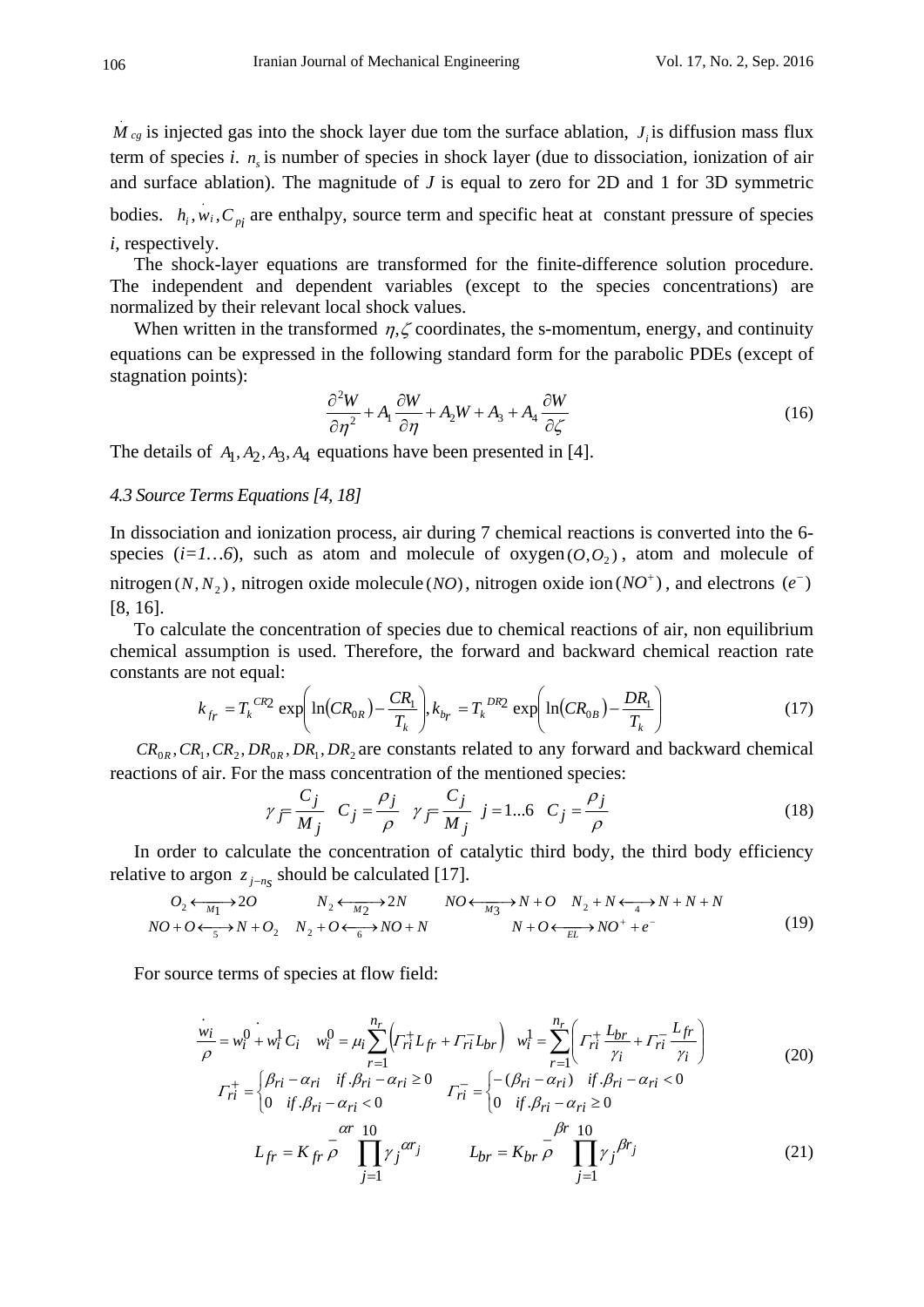Modeling the Effects of Geometric Asymmetry on ... 107

Where  $ar_j$ ,  $\beta r_j$  are stoichiometric coefficients of forward and backward chemical reactions of air.

$$
\frac{\partial}{\partial T_k}(\frac{w_i}{\rho}) = \frac{M_i}{T_k} \sum_{r=1}^{n_r} (\beta_{ri} - \alpha_{ri}) \left( \left( C2_r + \frac{C1_r}{T_k} - \alpha r \right) L_{fr} - \left( D2_r + \frac{D1_r}{T_k} - \beta r \right) L_{br} \right) \tag{22}
$$

For source terms  $w_i$  of species *i* due to dissociation and ionization of air at  $(k+1)$ th iteration[8, 13, 14]:

$$
(\frac{w_i}{\rho})_{k+1} = (\frac{w_i}{\rho})_k + \left(\frac{\partial}{\partial T_k}(\frac{w_i}{\rho})_k(T_{k+1} - T_k)\right)
$$
(23)

The rate of surface recess due to ablation chemical reactions is calculated by using the Park model with equilibrium thermodynamic assumption. The accomplished chemical reactions at char section are as follows:

- Char Oxidation:  $C(s) + O \longleftrightarrow CO$
- Char Oxidation:  $C(s) + 1/2O_2 \longleftrightarrow CO$
- Char Nitration:  $C(s) + 2N \leftarrow 0$  /  $CN + N$
- Char Sublimation:  $3C(s) \leftarrow_{11} C_3$

For charring ablators in pyrolysis zone, the hydrogen is pyrolyzed. This gas is reacted with char and  $CH_2$  will be produced.  $CH_2$  is dissociated and the hydrogen gas is produced. The productions of char and non-char surface ablations are as follows [18, 19]:

$$
CO, CN, C_3, C_2, C, CH_2, H_2, H
$$
 *Char ablators*  
\n
$$
CO, CN, C_3, C_2, C
$$
 *non Char ablators* (24)

For the rate of reactions at ablator surface:

$$
Rr_{8} = \rho C_{1} \sqrt{\frac{\sigma T_{w}}{2\pi C_{1} M_{1}}} \frac{\beta_{1} M_{11}}{M_{1}} \qquad Rr_{9} = \rho C_{2} \sqrt{\frac{\sigma T_{w}}{2\pi C_{2} M_{2}}} \beta_{1} \frac{M_{11}}{M_{2}}
$$
  
\n
$$
Rr_{10} = \rho C_{4} \sqrt{\frac{\sigma T_{w}}{2\pi C_{4} M_{4}}} \frac{\beta_{1} M_{11}}{M_{4}} \qquad Rr_{11} = \rho (C_{9E} - C_{9}) \sqrt{\frac{\sigma T_{w} \beta_{9}^{2}}{2\pi C_{9} M_{9}}}
$$
  
\n
$$
\beta_{1} = 0.63 \exp(\frac{-1160}{T_{w}}), \beta_{2} = 0.5, \beta_{4} = 0.3, \beta_{2} = 1, C_{9E} = \frac{5.19E15 \exp(\frac{90845}{T_{w}})}{p}
$$
  
\n
$$
V_{w} = \frac{Rr_{8} + Rr_{9} + Rr_{10} + Rr_{11}}{\rho}
$$
 (25)

Where *P* is the gas pressure entered into the shock layer, and  $V_{CS}$ ,  $V_W$ ,  $\rho_c$  are surface recessions, gas blowing velocity to shock layer from char zone and carbon density, respectively. For source terms of surface ablation species with according the Park model:

$$
w_1 = -Rr_8 \frac{M_1}{M_{11}} \quad w_2 = -Rr_9 \frac{M_2}{M_{11}} \quad w_3 = -Rr_{10} \frac{M_4}{M_{11}} \quad w_4 = -Rr_{11} \quad w_5 = 0 \quad w_6 = 0
$$
  

$$
w_7 = Rr_8 \frac{M_7}{M_{11}} + Rr_9 \frac{M_7}{M_{11}} \quad w_8 = -Rr_{10} \frac{M_8}{M_{11}} \quad w_9 = 0, w_{10} = 0, \quad w_{11} = 0
$$
 (26)

The species concentration on the surface of non-char ablator is calculated by using the equation 27 and iteration of its loop.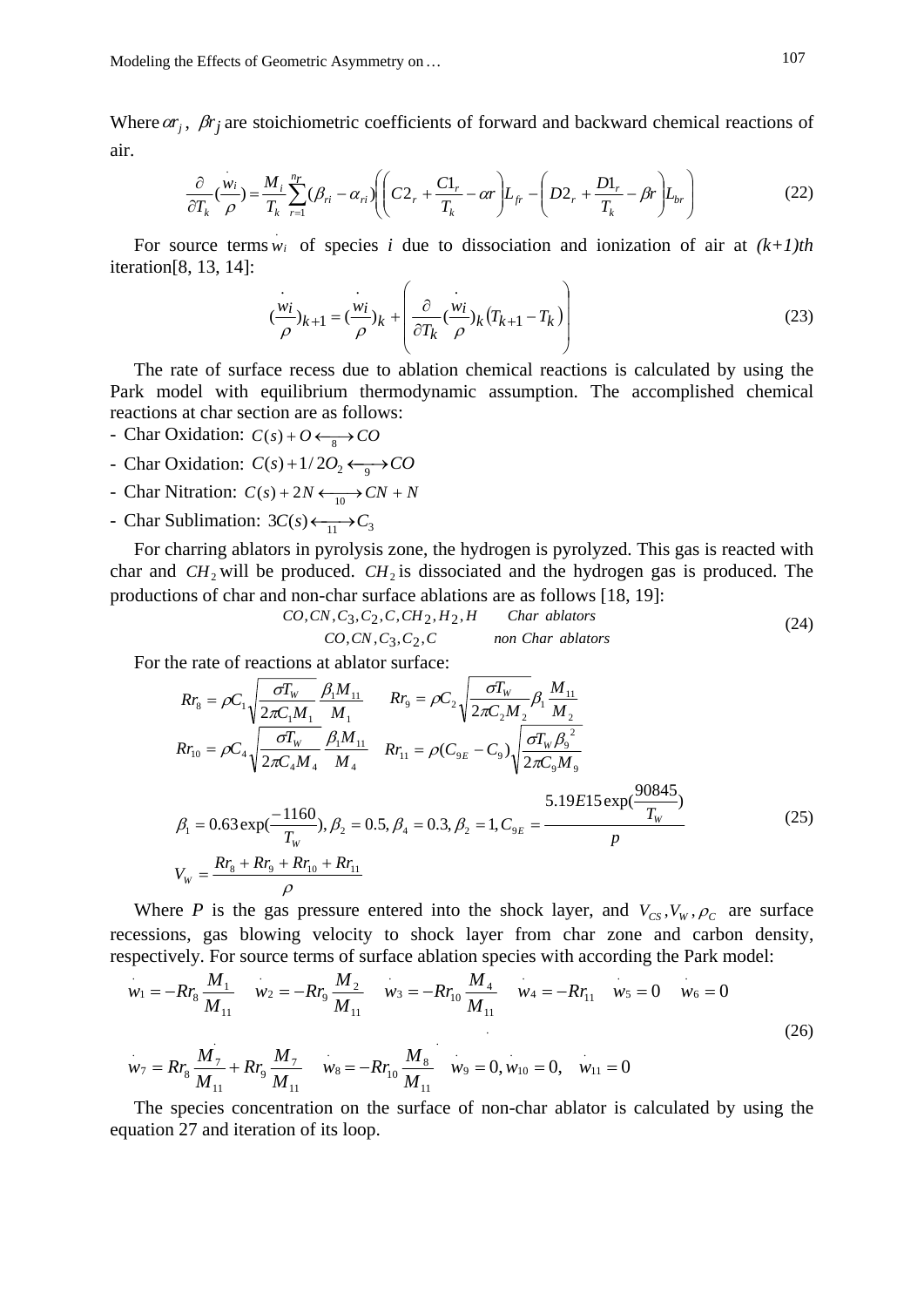$$
C_{i,new} = C_{i,old} + \frac{w_i dt}{(dz)\rho} \quad \max(\delta i) = \max(\frac{C_{i,new} - C_{i,old}}{C_{i,old}}) \quad C_{i,old} = C_{i,new}
$$
\n
$$
if \max(\delta i) > 0.001 \quad return \tag{27}
$$

The mentioned loop is repeated for all of the species due to ablation except that:

$$
w_{12} = 0 \t w_{14} = 0 \t w_{13} = \rho V_W (1 - \frac{\rho_{CH}}{\rho_V}) \t Rr_{gas} = \rho V_W (1 - \frac{\rho_{CH}}{\rho_V}) \t V_{cs} = \frac{Rr_{gas}}{\rho_V - \rho_{CH}}
$$
(28)

Where  $\rho_V$ ,  $\rho_{CH}$  are density of char and virgin material, respectively.

The details of Source terms equations have been presented in [10].

## *4.4 Thermodynamic, Transfer Properties [20]*

The thermal conductivity and dynamic viscosity of species *i*, are calculated by the curve fitting of Leonard Jones and Stock Mires theories, and the diffusion model is limited to the binary diffusion (two gas spectrum according to molecular weight). The binary diffusion coefficients specified by the Lewis number so the Thermal conductivity and dynamic viscosity of mixture, are calculated by using the semi-empirical equations of Wilke [20].

The specific heat at constant pressure and enthalpy of species *i*, are calculated by Lagrange interpolation of spectrograph test results. For enthalpy and frozen specific heat of mixture:

$$
C_{p, frozen} = \sum_{i=1}^{14} C_i C_{p_i} \qquad h = \sum_{i=1}^{14} C_i h_i
$$
 (29)

#### *4.5 Radiation Heat Transfer [12]*

The radiation heat transfer is calculated by using the experimental tables of absorption coefficients of high temperature air as a function of frequency. In these calculations, it's assumed that the gaseous mixture of shock layer is a transparent body because one of the requirements to utilize the space marching algorithm is preventing of data propagation from downstream to upstream. This requirement is violated by using the absorption-radiant assumption for the gaseous mixture of shock layer.

$$
q_R = 2\pi J \delta_{sh} \quad ER = \frac{2q_R}{\delta_{sh}} \quad J = \int_0^\infty k_V \frac{2h\nu^3}{c^2(\exp(\frac{h\nu}{KT}) - 1)} d\nu \tag{30}
$$

Where  $q_R$ ,  $\delta_{sh}$  are the radiation heating and shock layer thickness, respectively [20, 21]. The details of Radiation Heat Transfer Equations have been presented in [12].

#### *4.6 Aero-heating and surface transfer equations [9]*

The rate of the heat transfer and surface friction can be calculated by using the surface friction coefficient and Stanton number [4, 20]:

$$
C_f = \frac{2\tau W}{\mu \omega^2} \qquad \tau W = \begin{pmatrix} * & * \\ * & \partial u \\ * & * \\ \partial v \end{pmatrix} \qquad (31)
$$

The surface friction coefficient as a function of the dimensionless variables and Stanton number: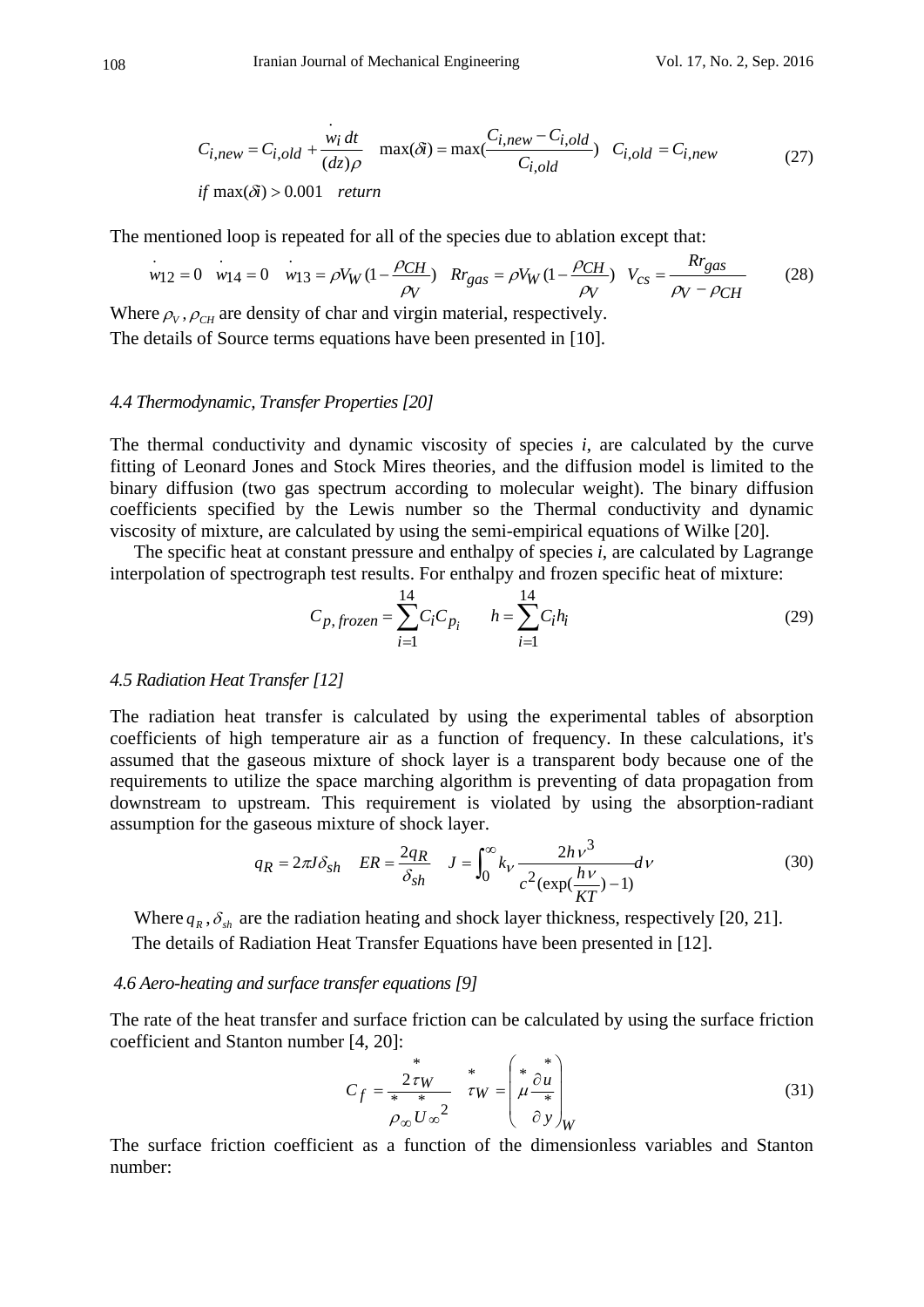$$
St = \frac{q_W}{\rho_\infty U_\infty \left(H_\infty - H_W\right)} \quad \stackrel{*}{q_W} = -\left(\stackrel{*}{k} \frac{\partial T}{\partial y} - \sum_{i=1}^{14} h_i J_i \right)_W \stackrel{*}{+q_R} \tag{32}
$$

The details of Aero-heating and surface transfer Equations have been presented in [9].

#### *4.7 Turbulent Modeling Equations [22]*

The experimental results show that the size of eddies due to turbulent at very high velocities is small and therefore, a 2-D simulation can be performed with the Baldwin-Lomax turbulent model. In this model, the effects of turbulent on the FNS are accounted by adding proper terms to the thermal conductivity coefficients and dynamic viscosity [22, 23]:

$$
\mu_{new} = \mu_{old} + \mu_T \quad k_{new} = k_{old} + k_T \tag{33}
$$

The details of Turbulent Modeling Equations have been presented in [22].

#### **5 Boundary Conditions**

# *5.1 Velocity boundary conditions [4]*

At the shock, the tangential and normal velocity components on shock are not the same as the tangential and normal velocity components on body surface. The tangential and normal velocity components on shock are denoted by  $\hat{u}_{sh}$ ,  $\hat{v}_{sh}$  and the tangential and normal velocity components on body surface are denoted as  $u_{sh}$ ,  $v_{sh}$ . The transformation of relating the two sets of shock velocity components is as follows [4]:

$$
u_{sh} = u_{sh} \sin(\beta + \beta) + v_{sh} \cos(\beta + \beta) \quad v_{sh} = -u_{sh} \cos(\beta + \beta) + v_{sh} \sin(\beta + \beta) \quad \beta' = \frac{\pi}{2} - \theta \tag{34}
$$

For the shocks of finite thickness called  $SS<sup>1</sup>$ , the shock properties are given by the modified Rankin - Huguenot relations.

$$
\hat{v}_{sh} \rho_{sh} = \sin(\beta) \quad \Xi^2 \mu_{sh} \left( \frac{\partial u}{\partial y} \right)_{sh} = \sin(\beta)\cos(\beta) \quad P_{sh} - \sin(\beta)\hat{v}_{sh} = \frac{P\infty}{\rho_{\infty}U_{\infty}^2} + \sin^2(\beta) \tag{35}
$$

For the NSS<sup>2</sup>, the Rankin - Huguenot relations are used to change the equation 35:  $\hat{u}_{sh} = \cos(\beta)$ 

#### *5.2 Temperature boundary conditions*

The temperature of the boundary of downstream is calculated by using the extrapolation of shock layer grid and its magnitude on the wall is different for the cases such as: constant temperature wall, adiabatic wall and no adiabatic wall. In this research, it is assumed that the wall is no adiabatic and the wall temperature is determined simultaneously by solving the heat transfer PDE inside the body, surface, and ablator zones [4, 19].

$$
\Xi^2 k_{sh} \left(\frac{\partial T}{\partial y}\right)_{sh} + \sin(\beta) \sum_{i=1}^{14} C_{i_{\infty}} h_{i_{sh}} - \frac{\sin(\beta)}{2} \left( \left( \mu_{sh} - \cos(\beta) \right)^2 + \sin^2(\beta) - \mu_{sh} \right) = \sin(\beta) \sum_{i=1}^{14} C_{i_{\infty}} h_{i_{\infty}}
$$
(36)

<sup>&</sup>lt;sup>1</sup> shock slip

<sup>2</sup> no shock slip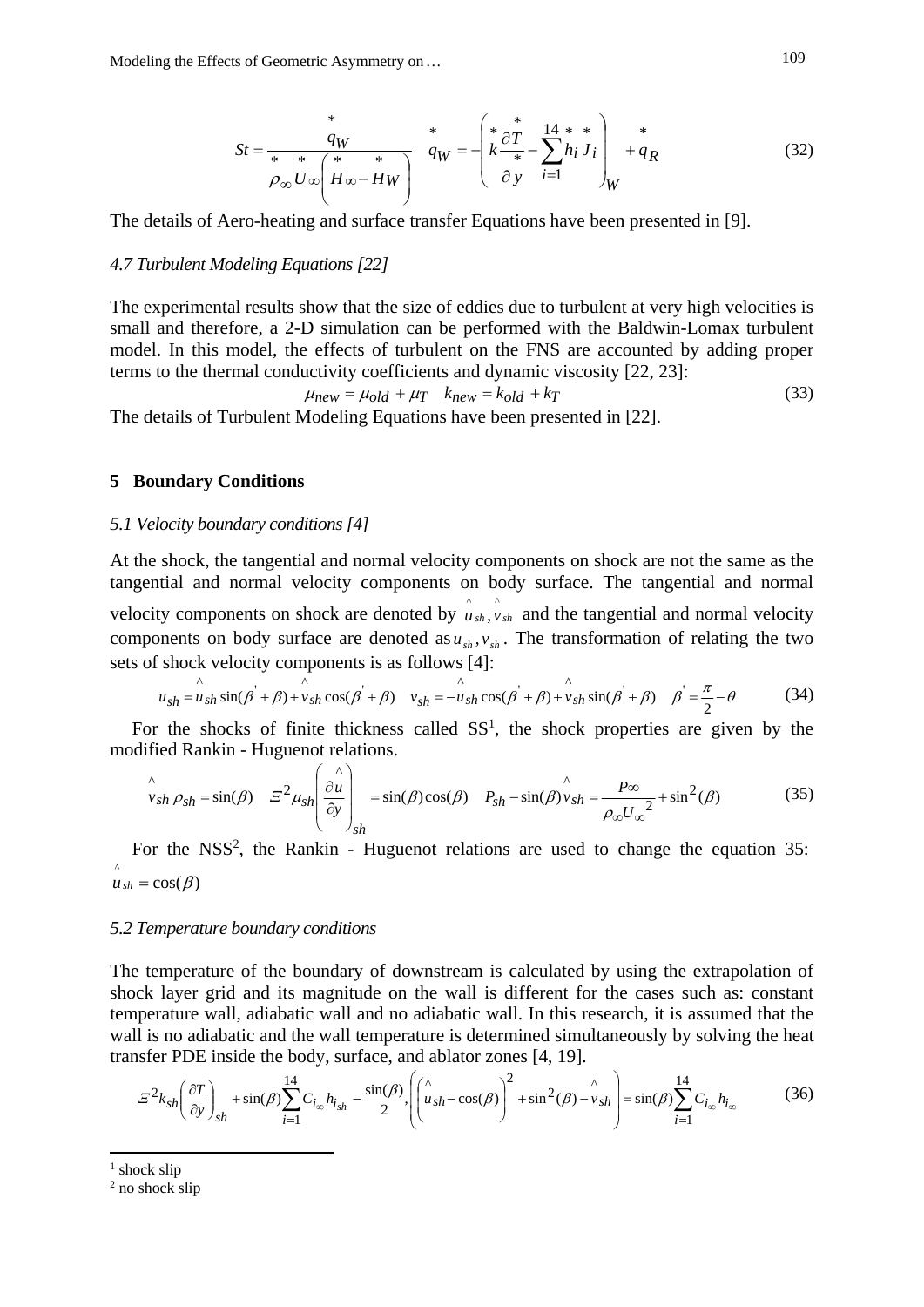The Rankin - Huguenot relation for NSS:

$$
\sum_{i=1}^{14} C_{i_{\infty}} h_{i_{sh}} - \frac{\left(\mu_{sh} - \cos(\beta)\right)^2}{2} + \frac{\left(-\nu_{sh} + \sin^2(\beta)\right)}{2} = \sum_{i=1}^{14} C_{i_{\infty}} h_{i_{\infty}}
$$
(37)

#### *5.3 Boundary conditions of Species concentration*

For a NCW<sup>1</sup>, the boundary conditions of species are as:  $\partial C_i / \partial \eta = 0$ 

The ECW<sup>2</sup> conditions are specified by  $C_i = C_{ieq} T_w$ 

In this research, the ECW condition is approximated by a  $FCW<sup>3</sup>$  condition at initial time step. At initial time step, the species concentrations due to the surface ablation are zero, and in the next time steps, the species concentrations are modified by using the Park model [4, 19].

$$
C_O = 0 \quad C_{O_2} = 0.23456 \quad C_{NO} = 0 \quad C_N = 0 \quad C_{NO^+} = 0 \quad C_{N_2} = 0.76544 \tag{38}
$$

The SS and NSS shock properties are given by the modified Rankin - Huguenot relations.

$$
\Sigma^2 \frac{\mu_{sh}}{\text{Pr}_{sh}} Le_i \frac{\partial C_{i_{sh}}}{\partial y} + \sin(\beta) C_{i_{sh}} = \sin(\beta) C_{i_{\infty}} \quad \text{for } SS \qquad C_{i_{sh}} = C_{i_{\infty}} \quad \text{for } NSS \tag{39}
$$

## *5.4 Shock conditions*

The shock conditions for the dependent variables (at  $\eta = 1$ ) are as follow [4]:

$$
u = v = \rho = P = T = 1 \qquad C_{i_{sh}} = C_{i_{\infty}}
$$
 (40)

The details of Boundary Condition Equations have been presented in [11].

#### **6 Solver Algorithms**

### *6.1 Davis algorithm*

Taylor series expressions are used to relate the partial derivatives to the function values at the finite-difference grid points with the finite-difference grid [24].

#### *6.2 Y-momentum solver algorithm*

The normal momentum equation is rewritten so that  $\partial P/\partial \eta$  may be evaluated directly. The pressure derivative with respect to  $\eta$  is calculated with the y-momentum equation.

With  $\overline{P}$  at the shock known  $\overline{P}_{sh} = 1$ , the integration by the trapezoidal rule from the shock inward gives the solution of the normal momentum equation [25].

# *6.3 Continuity solver algorithm*

By integration, the trapezoidal rule from the shock inward gives the solution of continuity equation. Two parameters are calculated, i.e. normal velocity profiles *(v)* and shock layer thickness  $y_{sh}$  [25].

**<sup>1</sup>** non-catalytic surface

<sup>2</sup> equilibrium catalytic wall

<sup>&</sup>lt;sup>3</sup> fully catalytic wall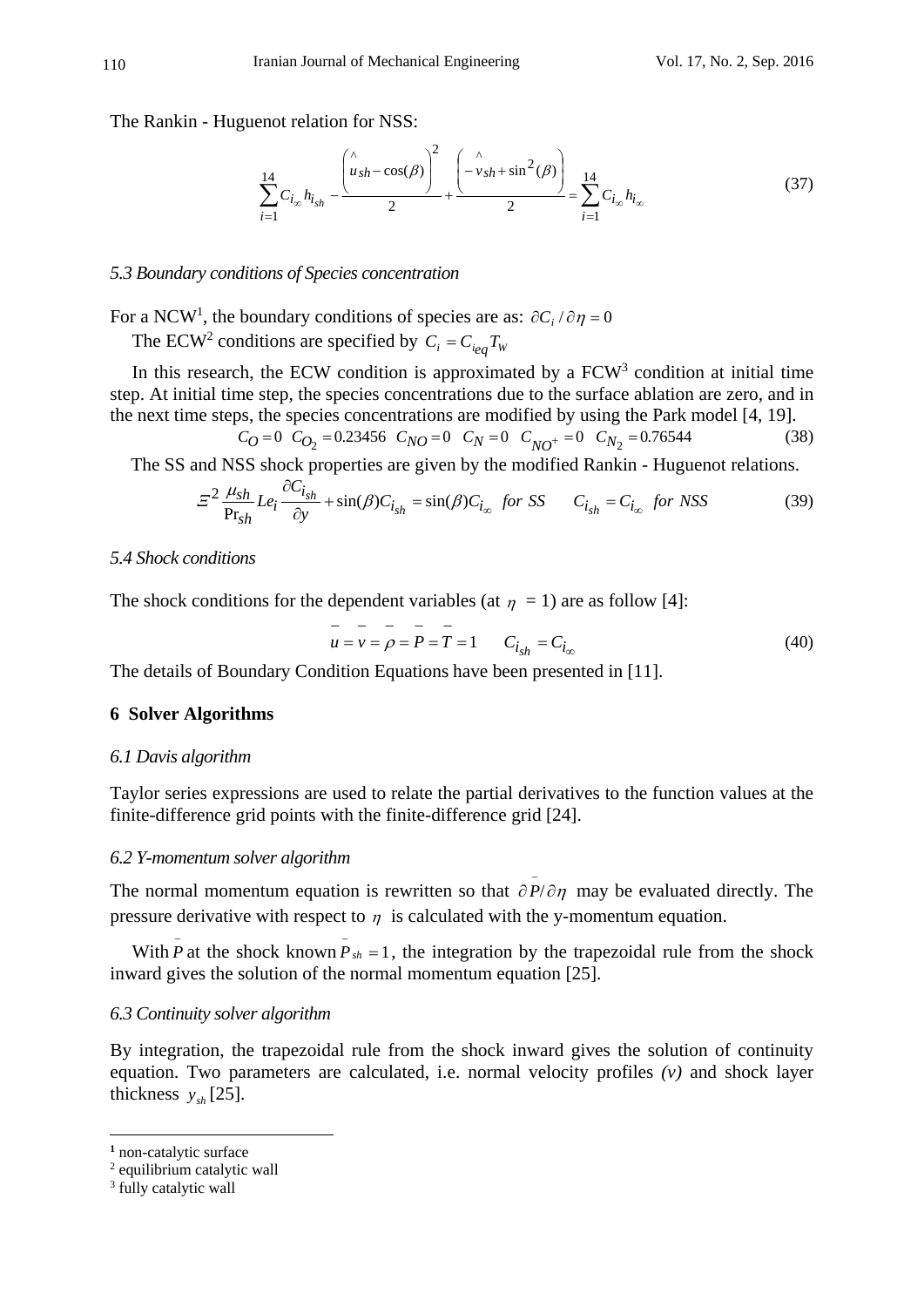#### *6.4 Surface ablation algorithm*

In this algorithm, dependent on the type of ablator (char or non-char), the chemical reactions are defined by using the Park model, and the rate of these reactions is calculated by using the equilibrium thermodynamic assumption. Then, the source terms and species concentration due to surface ablation are calculated. The energy equation is derived at ablator surface. After definition of the radiation effluence coefficient of the gaseous mixture attached to the wall and the discretion of differential terms, the energy equation at ablator surface is solved in order to calculate the wall temperature by using the Newton-Raphson method [6].

$$
(-k_{xw}\zeta_x - k_y \zeta_y) \frac{\partial T}{\partial \zeta} + (-k_x \eta_x - k_y \eta_y) \frac{\partial T}{\partial \eta} - k_y \left(\frac{\partial T}{\partial z}\right)_{\text{gas},W} - \sum_{i=1}^{n_{s_1}} h_i T_W \dot{w}_i + \alpha \dot{q}_r - \sigma \varepsilon T_W^4 = 0 \tag{41}
$$

The details of Solver Algorithms and main Flowchart of CTCA Code have been presented in [11].

## **7 Convergence Criteria**

The convergence criteria are calculated by using this equation (*n* is number of iteration).

$$
\varepsilon = \max\left(\frac{\max\left(\left|\frac{1-T_n}{T_{n-1}}\right|\right), \max\left(\left|\frac{1-u_n}{u_{n-1}}\right|\right), \max\left(\left|\frac{1-v_n}{v_{n-1}}\right|\right)\right)}{\max\left(\left|\frac{1-C_{i\cdot n}}{C_{i\cdot n-1}}\right|\right)}, \max\left(\left|\frac{1-v_n}{v_{n-1}}\right|\right)\right)<0.01 \quad i=1...14
$$
\n(42)

*s n*

# **8 Results**

Figure (2) shows the calculated aerodynamic-heating magnitudes for a 2-D Parabolic curvature for these geometry characteristics, blunt radius and flight conditions [6]:

$$
k = \left(\frac{big \cdot dia}{small \cdot dia}\right)^2 = \left(\frac{a}{b}\right)^2 = 0.25, V = 6\frac{km}{s}, h = 95km, Bend \dots Radii(R_n) = 0.4m, \alpha = 0^{\text{O}}
$$

In the figures (3-5), The Induced Aero-heating and Surface Temperature Ratio of a non ablative typical nose at zero and 180 degree of meriodinal plane are showed. In according with figure (1), for the geometry characteristics, blunt radius and flight conditions:

$$
k = \left(\frac{big\; dia}{small\; dia}\right)^2 = \left(\frac{a}{b}\right)^2 = 0.25 \quad V = 6\frac{km}{s} \quad h = 95km \quad Bend \; Radius(R_n) = 0.4m \quad \alpha = 15^{\circ}, 30^{\circ}, 45^{\circ}
$$

In these figures, the results are compared with written UDF code predicated of fluent software [6]. At all of these figures, the  $x$  parameter is:

$$
x' = -\left(\frac{\left(x^2 - tg^2\alpha\right)\sin(\alpha)}{2} + \left(x - tg(\alpha)\right)\cos(\alpha)\right)
$$
(43)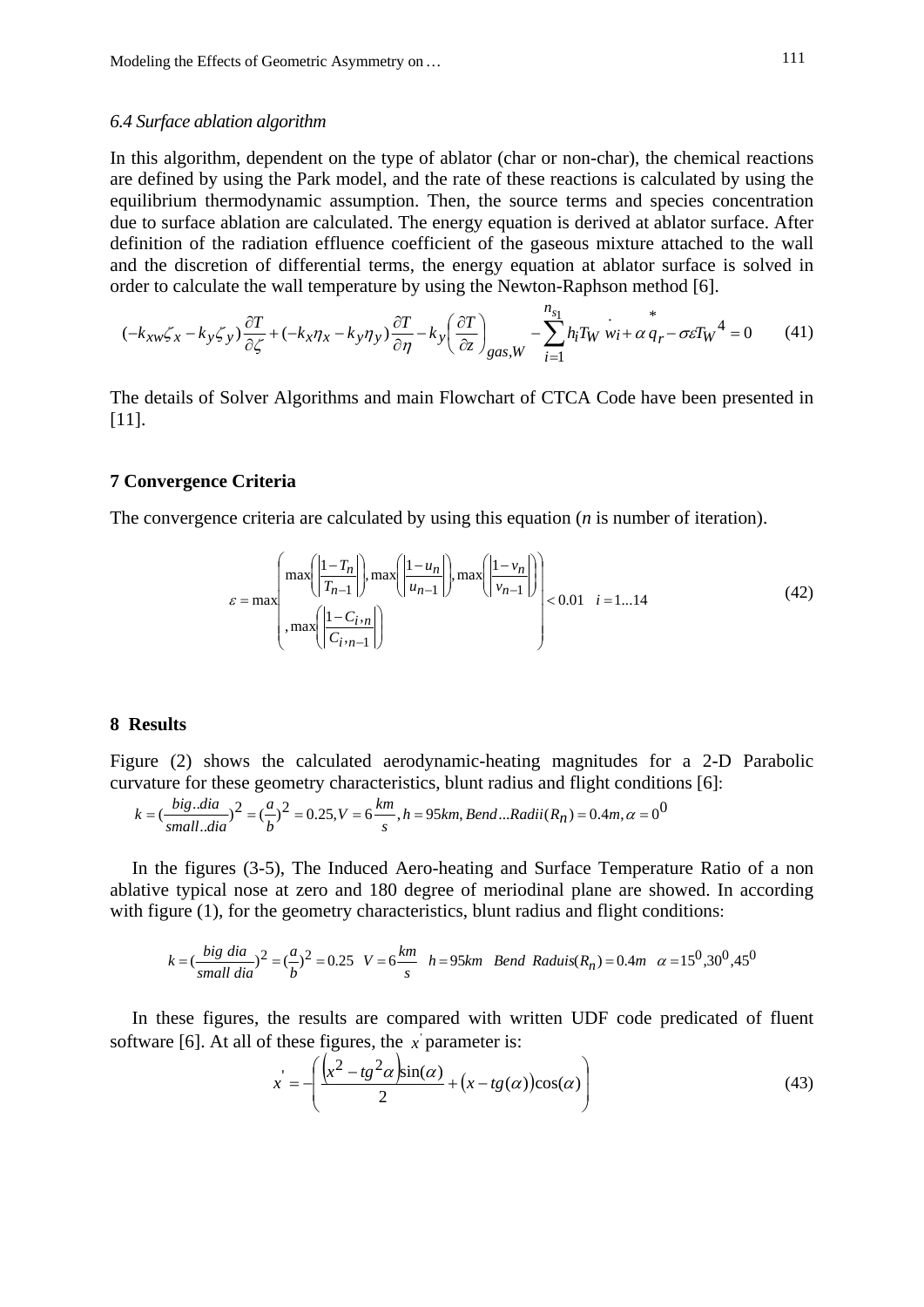

**Figure 2** Induced Aero-heating for a 2-D Parabolic curvature at zero angle of attack



**Figure 3** Induced Aero-heating and Surface Temperature Ratio of a non-ablative typical nose at  $\alpha = 15^0$ 



**Figure 4** Induced Aero-heating and Surface Temperature Ratio of a non-ablative typical nose at  $\alpha = 30^0$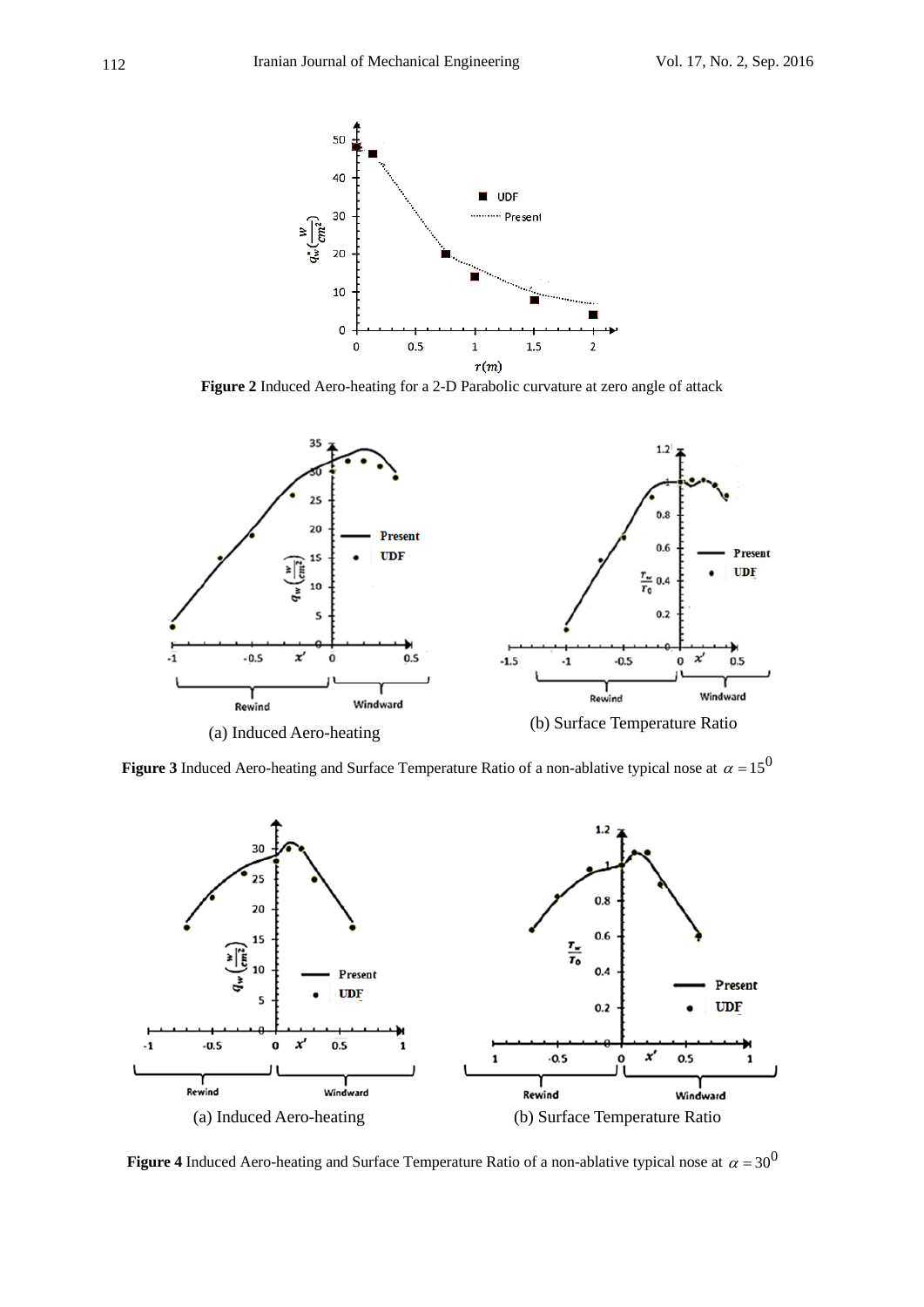

**Figure 5** Induced Aero-heating and Surface Temperature Ratio of a non-ablative typical nose at  $\alpha = 45^{\circ}$ 

The results of VSL and SVBL to calculate the aero-heating show that, they matches with the FV solution results of FNS with the relative error less than 6% & 8% for an Aero-heating and surface temperature.

Figure (6) shows the calculated surface recess due to the ablation at stagnation point of it (This condition was kept for 45 seconds), and the result is compared with results of Ref [26]. In these comparisons, the flight condition and the data of geometry are as follow:

$$
k = 0.25
$$
  $V = 6 \frac{km}{s}$   $h = 95 km$   $R_n = 0.4m$ 

Figure (7) shows the variation of aero-heating magnitude (results of this research) of typical nose installed on vehicles in according to the curvature distance (*s*) and time (*t*), which the maximum Mach number and flight height are 6 and 60km respectively.



**Figure 6** Comparison of calculated recess at stagnation point for a typical carbon-phenolic composite nose with Ref [26]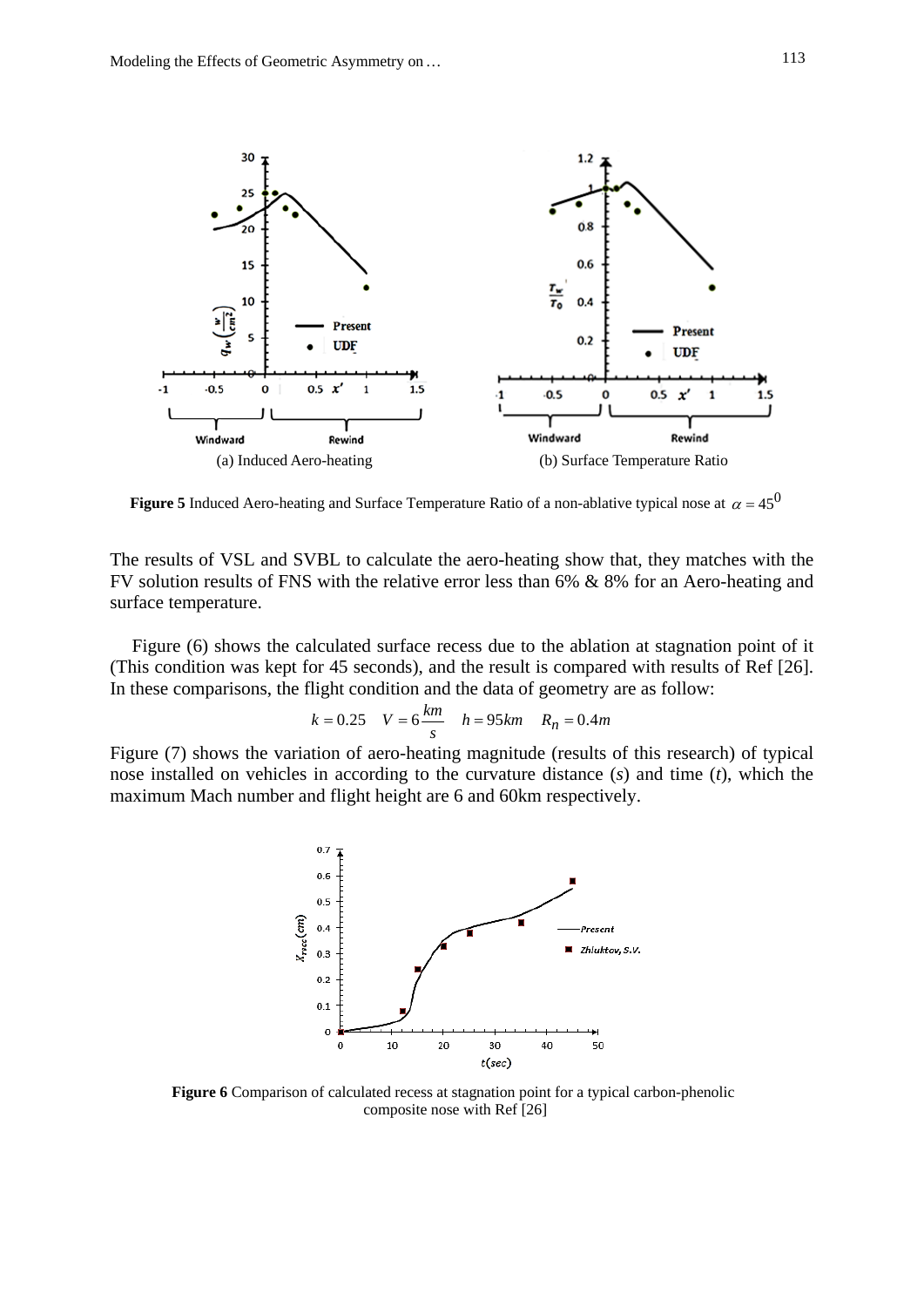

**Figure 7** Variation of aero-heating magnitude of the typical nose in according to the *s* and *t*

In the figure (6), the surface recess due to ablation is calculating with the relative error less than 11%. In the figure (7), the rational trend of aero-heating variation has been showed with flight time of trajectory.

# **9 Conclusion**

In this paper, the combined of VSL-SVBL methods, Park ablation, Baldwin-Lomax turbulent models is presented. This numerical combine methodology is used here to calculate the aeroheating for ablative noses during flight trajectory.

 The simulation results to calculate the aero-heating and surface temperature of the axisymmetric ablative noses during flight trajectory with the UDF method and FV solvers is not good because the solution time of it is very high.

This combined method is created based on the FD method.

 The advantages of this method, is reducing the time to solve of the PDEs and computational memory, significantly.

 The mentioned advantages will be significant for the unsteady analysis of ablative noses at high and medium range of vehicles specifically, during flight trajectory.

 The time of solution for a typical axisymmetric nose during flight trajectory was reduced by 85% as compare to the UDF solver based on the fluent software.

• The results of this research are validated by the other researches.

 The relative error of the aero-heating, surface temperature and surface ablation results is less than 6,8,11 per cent in, respectively.

# **Acknowledgments**

The research described in this paper was supported by the Mechanic and Aerospace Colleague of Imam Hussein University of Iran.

# **References**

 [1] Anderson, J., "*Hypersonic and High Temperature Gas Dynamics*", Second Edittion, McGraw-Hill, New York: ISBN:978-964-2751-04-4. pp. 325-346, (1989).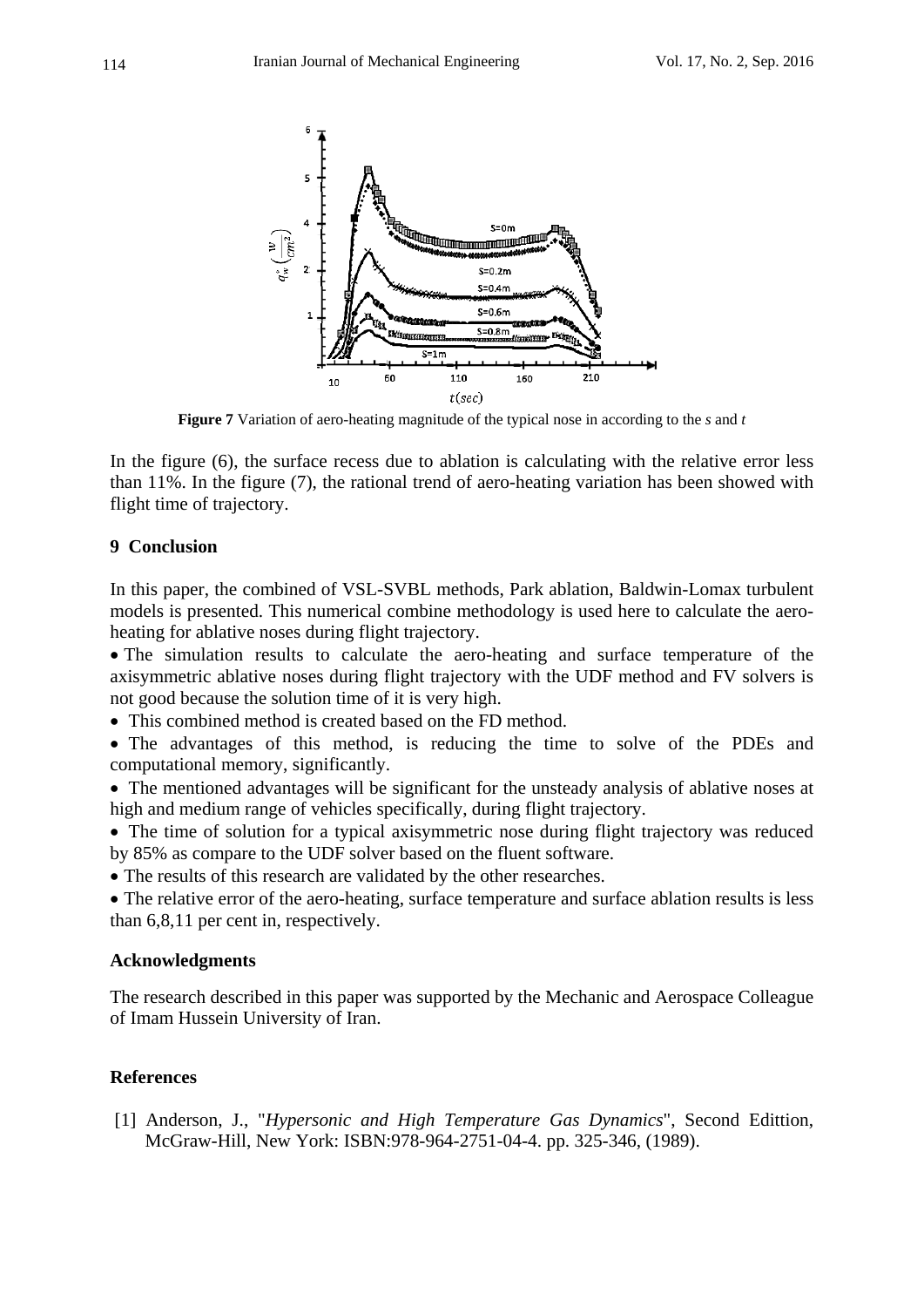- [2] Dejarnet, F.R., and Hamilton, H.H., "Inviscid Surface Streamlines and Heat Transfer on Shuttle-type Configuration", Journal of Spacecraft, Vol. 10, No. 5, pp. 314-321, (1973) .
- [3] Carrel, B., Larry, W., and Thomas, J., "A Coupled Computer Code for the Transient Thermal Response and Ablation of Non-charring Heat Shields and Nose Tips", National Aeronautics and Space Administration, Vol. 4, No. 2, pp. 21-32, (1970) .
- [4] Miner, E.W., "Computer User's Guide for a Chemically Reacting Viscous Shock Layer Code", Vol. 8, No. 6, NASA CR-2551, pp. 24-32, (1975).
- [5] Brykina, C., and Scott, D., "An Approximate Axisymmetric Viscous Shock Layer Aeroheating Method for Three-dimensional Bodies", AIAA NASA, TM198-207890, Vol. 11, No. 5, pp. 14-22, (1998).
- [6] Dexygen1.6.1, G.R., "Ablation Modeling of Nose Section with UDF Linkage to Fluent Software", Journal of Thermophysicsand Heat Transfer, Vol. 14, No. 3, pp. 32-41, (2012).
- [7] Chen, Y.K., and Melos, F.S., "Finite-rate Ablation Boundary Conditions for Carbonphenolic Heat-shield", NASA Ames Research Canter, and Moffett Field, CA 94035- 1000, Vol. 7, No. 3, pp. 41-54, (2013).
- [8] Benjamin, S., Roy, H., Paul, H.S., Baumanb, T., and Oliver, T. A., "Modeling Hypersonic Entry with the Fully-implicit Navier–Stokes (FIN-S) Stabilized Finite Element Flow Solve", Computers & Fluids, Vol. 15, No. 4, pp. 281–292, (2014).
- [9] Doustdar, M.M., Mardani, M.M., and Ghadak, F., "Aero-heating Modelling on the Ablative Noses during Flight Trajectory", Aircraft Engineering and Aerospace Technology Journal, In Press, (2017).
- [10] Doustar, M.M., Mardani, M., and Ghadak, F., " Investigation of Wall Catalytic Effects on the Aeroheation of Hypersonic Ablative Noses by Space Marching Method", Mechanic and Aerospace Engineering Journal of Imam Hossien University, Vol. 12, No. 1, pp. 15-26, (2017) (in Persian).
- [11] Doustar, M.M., Mardani, M., and Ghadak, F., "Simulation of Temperature Distribution for Hypersonic Ablative Noses during Flight Trajectory by Space Marching Method", Modares Mechanical Engineering, Vol. 16, No. 12, pp. 163-174, (2016) (in Persian).
- [12] Doustdar, M.M., Mardani, M.M., and and Ghadak, F., " Numerical Simulation of Radiance Effects on the Aerodynamic Heating of Ablative Nose with VSL-VBLS Method", Structure and Fluid Journal of Shahrod University, Vol. 7, No. 1, pp. 175-186, (2017) (in Persian).
- [13] Ekert, E.R., "Engineering Relations for Heat Transfer and Friction in High-velocity Laminar and Turbolent Boundral-layer Flow Over Surfaces with Constant Pressure and Temperature", Trans. of the ASME, Vol. 78, No. 6, pp. 1273-1281, (1986).
- [14] Zein, T.F., "Heat Transfer in the Melt Layer of a Simple Ablation Model", Journal of Thermophysicsand Heat Transfer, Vol. 13, No. 4, pp. 321-332, (1999).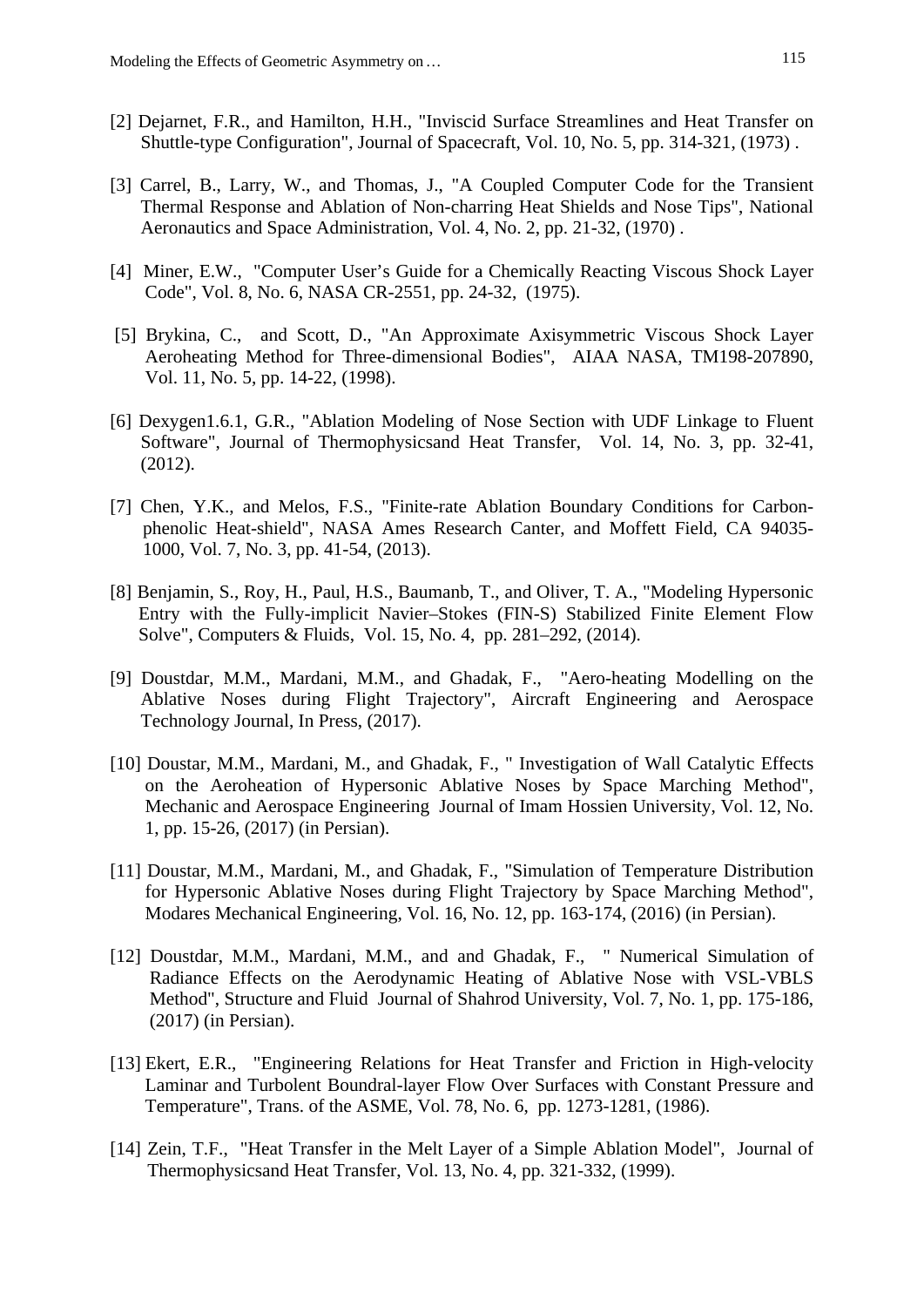- [15] Rahimi, A.B., "Numerical Modeling of Charring Material Abalation with Considering Chemical Reaction, Mass Transfer and Surface Heat Transfer Effects", Journal of Thermophysicsand Heat Transfer, Vol. 15, No. 5, pp. 214-221, (2010).
- [16] Karemian, H., Kafarian, M., and Azezi, M., "Hypersonic Flow Domain Sloution on the Missile Body with Consedering of High Temperature Effects to Calculate of Aeroheating", Research Project, Aerospace Engineering Complex of Amirkabir University, Iran, (2013)(In Persion).
- [17] Howard, S., and Walter, E., "Heat-transfer and Pressure Distribution on Six Blunt Noses at a Mach Number of 2", NASA Research Memorandum, Bressette Langley Aeronautical Laboratory NASA, , Vol. 12, No. 4, pp. 21-28, (1975).
- [18] Park, C., "Stagnation Point Ablation of Carbonaceous Flat Discs Part I", AIAA Journal, Vol. 21, No. 11, pp. 1588-1594, (1983).
- [19] Park, C., "Calculation of Stagnation Point Heat Transfer for Pioneer Venus Probes", Proposed NASA Technical Memorandum, Vol. 8, No. 4, pp. 38-51, ( 2002).
- [20] Emerson, D.R., and John, B., "Investigation of Heat and Mass Transfer in a Lid-driven Cavity under Non-equilibrium Flow Conditions", Numerical Heat Transfer, Part B, Vol. 5, No. 5, pp. 48-62, (2010)
- [21] Kumar, A., "Laminar and Turbulent Flow Solutions with Radiation and Ablation Injection for Jovian Entry", AIAA Paper 80-0288, Vol. 12, No. 3, pp. 30-41, (1980).
- [22] Reid, C.M., and Prausnitz, S.T., "*The Properties of Gases and Liquids*", McGraw-Hill, New York, (1977).
- [23] Bradshaw, P.T., and Whitelaw, J., "Engineering Calculational Methods for Turbulent Flow", Academic Press, Vol. 16, No. 4, pp. 47-62, (1981).
- [24] Marvin, J.D., "Turbulence Modeling for Computational Aerodynamics", AIAA Journal, Vol. 21, No. 7, pp. 941-955, (1983).
- [25] Lomax, H., and Inouye, M., "Numerical Analysis of Flow Properties about Blunt Bodies Moving at Superonic Speeds in an Equilibrium Gas", NASA TR-R-204, Vol. 12, No. 5, pp. 54-70, (1964).
- [26] Zhluktov, S.V., "Viscous Shock Layer Simulation of Airflow Past Ablating Blunt Body with Carbon Surface", Journal of Thermo Physics and Heat Transfer Vol. 13, No. 1, pp. 442-462, (1999) .

## **Nomenclature**

| C     | $=$ Concentration                                 |
|-------|---------------------------------------------------|
| $C_n$ | $=$ Coefficients of numerical derivatives         |
|       | $CR_i, DR_i$ = Constant of air chemical reactions |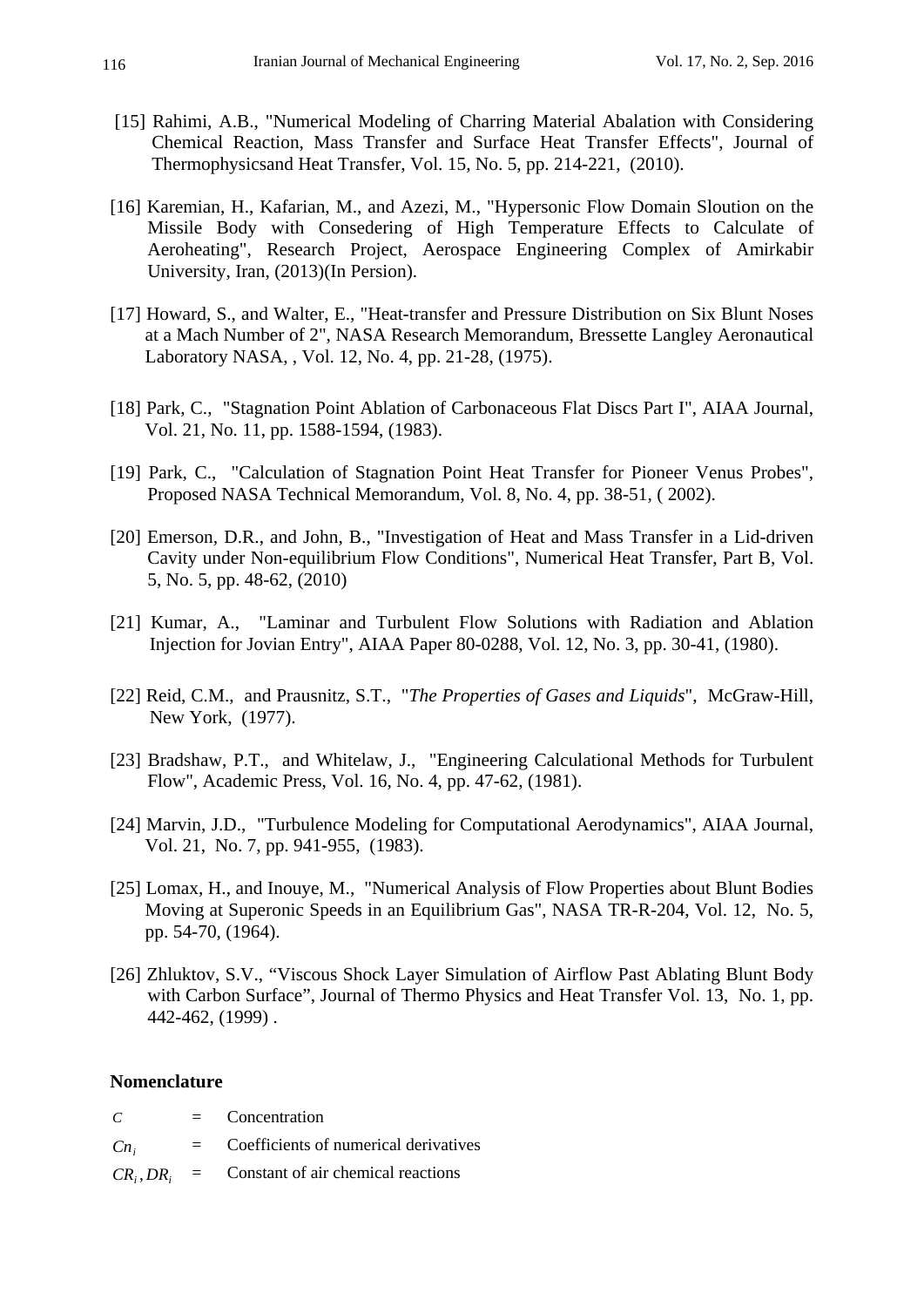| dt                                          | $=$ | Time step $(s)$                         |
|---------------------------------------------|-----|-----------------------------------------|
| $\frac{dy}{x}$                              |     | Distance between two elements $(m)$     |
| EL                                          | $=$ | Number of ions in reactions of air      |
| $\boldsymbol{f}$                            | $=$ | Surface function                        |
| $\dot{J}$                                   | $=$ | Index to defining the type of body      |
| J                                           | $=$ | Specific mass flux                      |
| k                                           | $=$ | Iteration counter                       |
| K                                           | $=$ | thermal conductivity $(w/m^2k^0)$       |
| $k_{\scriptscriptstyle br}$                 | $=$ | Backward chemical reactions rate        |
| $k_{\nu}$                                   | $=$ | Radiation coefficient                   |
| $k_{fr}$                                    | $=$ | Forward chemical reactions rate         |
| H                                           | $=$ | Mean curvature for the main body        |
| $H_{S}$                                     | $=$ | Mean curvature for the EAB              |
| $l_{br}$ , $l_{fr}$                         | $=$ | Collective terms of mass action law     |
| M                                           | $=$ | Molecular weight $(kg)$                 |
| $M_i$                                       | $=$ | Catalytic third body                    |
| $N_{N2}$                                    | $=$ | Nitrogen mole fraction                  |
| $N_{O2}$                                    | $=$ | Oxygen mole fraction                    |
| $n_{\rm s}$                                 | $=$ | Number of species                       |
| $P_{k}$                                     | $=$ | Grid scaling                            |
| q                                           | $=$ | Dynamic pressure $(Mpa)$                |
| $q^*$                                       | $=$ | Aerodynamic heating magnitude $(w)$     |
| $q_r$                                       | $=$ | Radiation heat transfer rate            |
| $R_{n}$                                     | $=$ | Blunt radii $(m)$                       |
| Rr                                          | $=$ | Rate of reaction                        |
| S                                           |     | Curvature distance $(m)$                |
| St                                          |     | Stanton number                          |
| T                                           |     | Temperature $(k)$                       |
| $\boldsymbol{u}$                            | $=$ | Tangential velocity $(m/s)$             |
| U                                           | $=$ | Free stream velocity $(m/s)$            |
| ν                                           | $=$ | Normal velocity $(m/s)$                 |
| $V_{cs}$                                    | $=$ | Ablator recces rate $(m/s)$             |
|                                             | $=$ | Source term $(1/s)$                     |
| $W_i$<br>$w_i^1, w_i^2$                     | $=$ | Source term components $(1/s)$          |
| $X_i$                                       | $=$ | Mole fraction                           |
| $\boldsymbol{X}_{\textit{\textbf{n}}_{cs}}$ | Ξ   | <b>Ablator</b> recess                   |
| $y_{sh}$                                    | $=$ | Shock layer thickness $(m)$             |
| $Z_{j-ns}$                                  | $=$ | Third body efficiency relative to argon |
|                                             |     |                                         |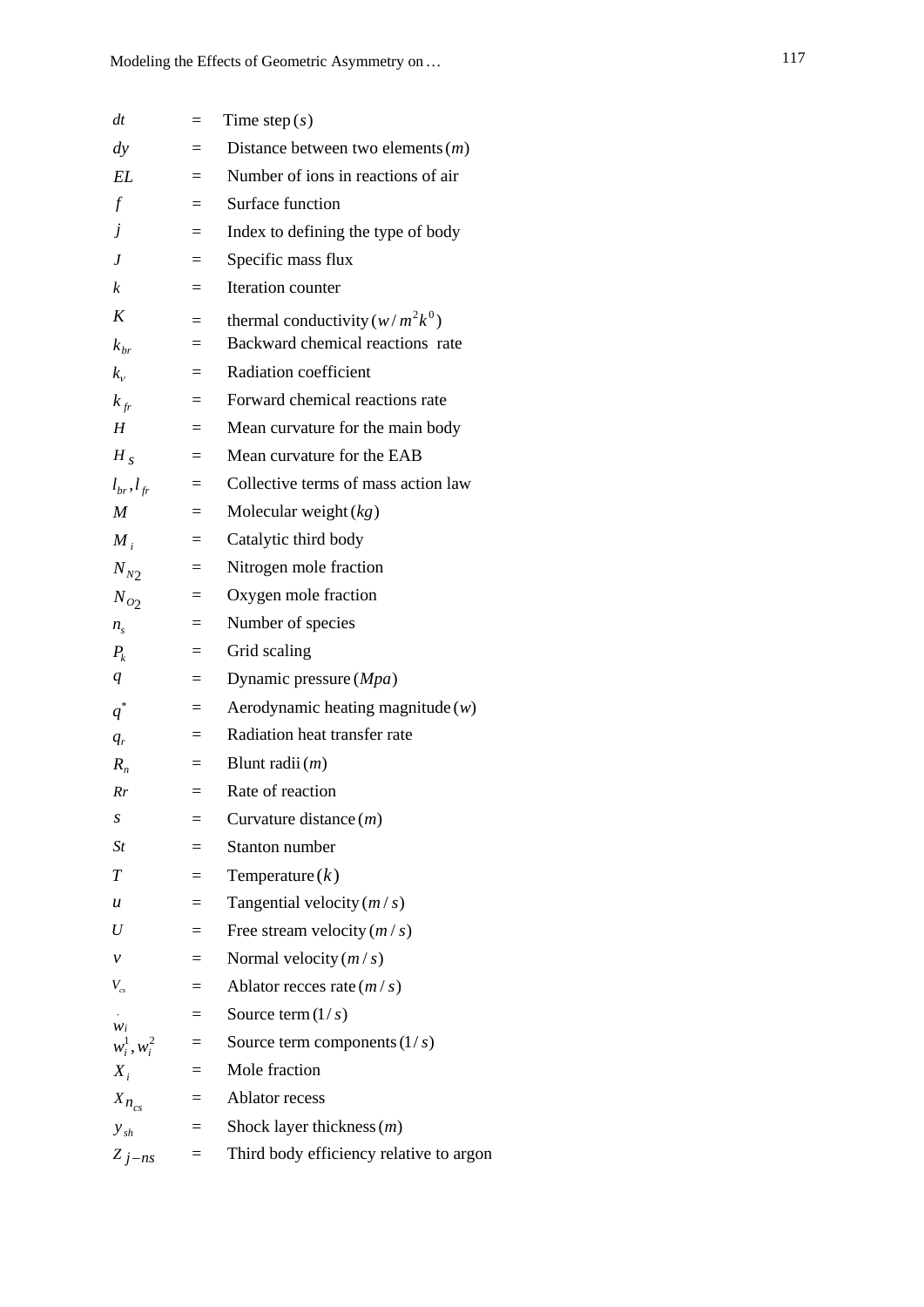| $\Delta h_i^F$                    | $=$ | Formation enthalpy of species                   |
|-----------------------------------|-----|-------------------------------------------------|
| $\Gamma_{ri}^+$ , $\Gamma_{ri}^-$ | $=$ | Differences of stoichiometric coefficients      |
| $\alpha$                          | $=$ | Angle of attack                                 |
| $\alpha r, \beta r$               | $=$ | Stoichiometric Coefficients                     |
| γ                                 | $=$ | Mass concentration of species                   |
| $\delta$                          | $=$ | Convergence criteria of ablation algorithm      |
| $\mathcal E$                      | $=$ | Convergence criteria of flow solution algorithm |
| Ξ                                 | $=$ | Reynolds number index                           |
| $\mu$                             | $=$ | <b>Dynamic Viscosity</b>                        |
| $\zeta$ , $\eta$                  | $=$ | axes of computational coordinates               |
| $\varphi$                         | $=$ | Azimuth angle                                   |
| $\rho$                            | $=$ | density $(kg/m^3)$                              |
| $\sigma$                          | $=$ | Stephan-Boltzmann constant                      |
| τ                                 | $=$ | Sheer stress $(Mpa)$                            |
| χ                                 |     | Curvature                                       |
|                                   |     |                                                 |

# **Subscripts**

| $\Omega$          | $=$ | stagnation point                            |
|-------------------|-----|---------------------------------------------|
| $\infty$          | $=$ | free stream                                 |
| $c_{\mathcal{S}}$ | $=$ | gas injected to shock layer due to ablation |
| ch                | $=$ | Char                                        |
| sh                | $=$ | shock                                       |
| T                 | $=$ | Eddy                                        |
| ref               | $=$ | reference state                             |
| $\mathcal V$      | $=$ | Virigin                                     |
|                   |     |                                             |

# **Superscripts**

- $=$  normalized variables
- $\ast$  = dimensional variables
- $\land$  = tangential and normal components velocity of shock to body